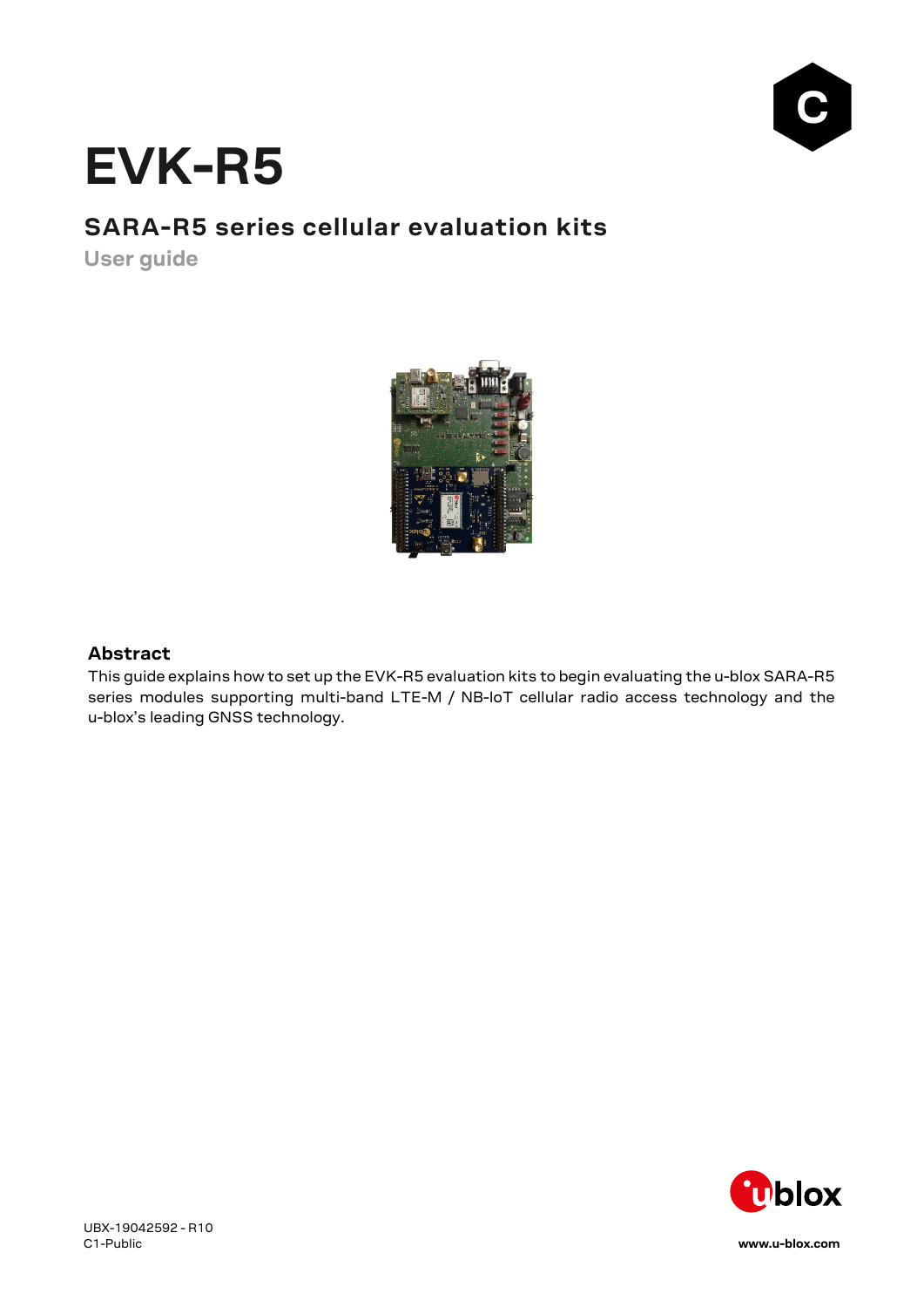



# <span id="page-1-0"></span>**Document information**

| Title                    | EVK-R5                                  |             |
|--------------------------|-----------------------------------------|-------------|
| <b>Subtitle</b>          | SARA-R5 series cellular evaluation kits |             |
| Document type            | User guide                              |             |
| Document number          | UBX-19042592                            |             |
| <b>Revision and date</b> | R <sub>10</sub>                         | 07-Apr-2022 |
| Disclosure restriction   | C <sub>1</sub> -Public                  |             |

| <b>Product status</b>            | Corresponding content status                                                             |                                                                                        |  |  |
|----------------------------------|------------------------------------------------------------------------------------------|----------------------------------------------------------------------------------------|--|--|
| <b>Functional sample</b>         | For functional testing. Revised and supplementary data will be published later.<br>Draft |                                                                                        |  |  |
| In development /<br>Prototype    | Objective specification                                                                  | Target values. Revised and supplementary data will be published later.                 |  |  |
| <b>Engineering sample</b>        | Advance information                                                                      | Data based on early testing. Revised and supplementary data will be published later.   |  |  |
| Initial production               | Early production information                                                             | Data from product verification. Revised and supplementary data may be published later. |  |  |
| Mass production /<br>End of life | Production information                                                                   | Document contains the final product specification.                                     |  |  |

This document applies to the following products:

| <b>Product name</b> | Type number            | <b>Modem version</b> | <b>Application version</b> | <b>PCN</b> reference | Module product status |
|---------------------|------------------------|----------------------|----------------------------|----------------------|-----------------------|
| <b>EVK-R500S</b>    | EVK-R500S-1-00         | 03.15                | A00.01                     | UBX-21038301         | Mass production       |
|                     | EVK-R500S-6-00         | 03.25                | A00.01                     | UBX-22009525         | Mass production       |
|                     | EVK-R500S-7-00         | 03.21                | A00.01                     | UBX-21047887         | Engineering sample    |
| <b>EVK-R510S</b>    | EVK-R510S-1-00         | 03.15                | A00.01                     | UBX-21038301         | Mass production       |
|                     | EVK-R510S-6-00         | 03.25                | A00.01                     | UBX-22009525         | Mass production       |
|                     | EVK-R510S-7-00         | 03.21                | A00.01                     | UBX-21047887         | Engineering sample    |
| EVK-R510M8S         | EVK-R510M8S-1-00 03.15 |                      | A00.01                     | UBX-21038301         | Mass production       |
|                     | EVK-R510M8S-6-00 03.25 |                      | A00.01                     | UBX-22009525         | Mass production       |
|                     | EVK-R510M8S-7-00 03.21 |                      | A00.01                     | UBX-21047887         | Engineering sample    |

u-blox or third parties may hold intellectual property rights in the products, names, logos and designs included in this document. Copying, reproduction, modification or disclosure to third parties of this document or any part thereof is only permitted with the express written permission of u-blox.

The information contained herein is provided "as is" and u-blox assumes no liability for its use. No warranty, either express or implied, is given, including but not limited to, with respect to the accuracy, correctness, reliability and fitness for a particular purpose of the information. This document may be revised by u-blox at any time without notice. For the most recent documents, visit www.u-blox.com.

Copyright © u-blox AG.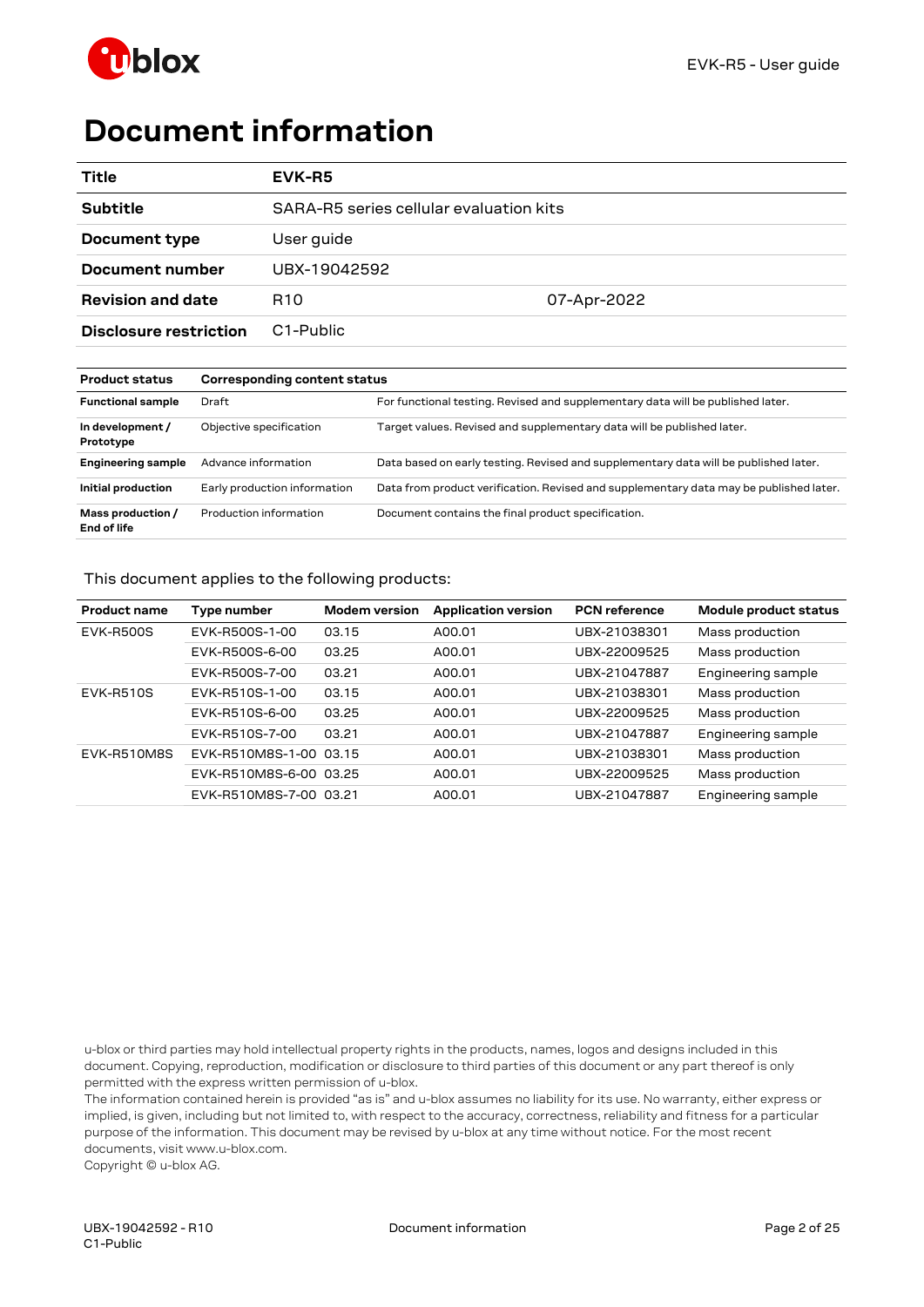

# <span id="page-2-0"></span>**Contents**

| $\mathbf{1}$ |  |
|--------------|--|
|              |  |
|              |  |
|              |  |
|              |  |
|              |  |
|              |  |
|              |  |
|              |  |
| A            |  |
| в            |  |
|              |  |
|              |  |
|              |  |
|              |  |
|              |  |
|              |  |
|              |  |
|              |  |
| D            |  |
| Е            |  |
| F            |  |
|              |  |
|              |  |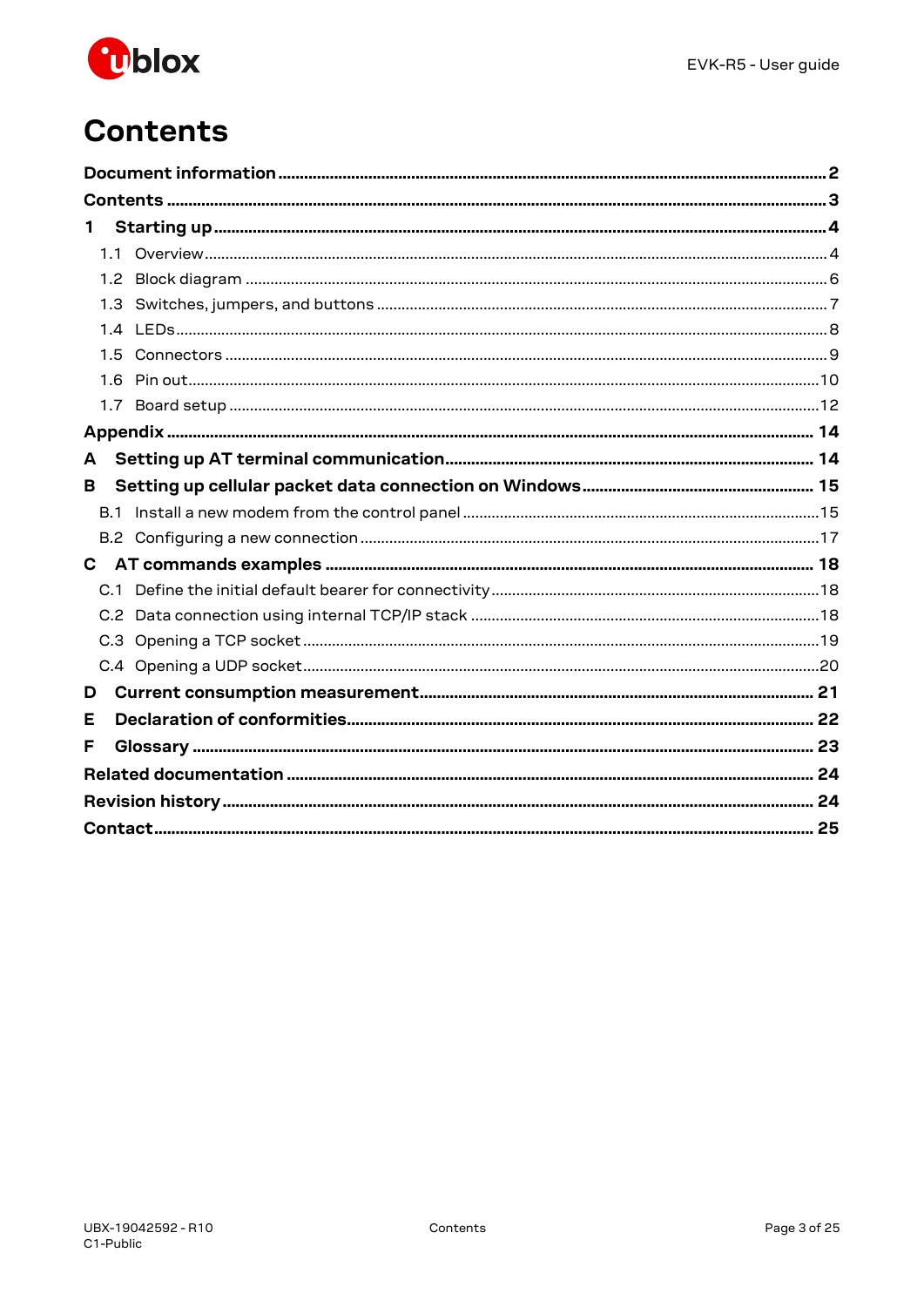

# <span id="page-3-0"></span>**1 Starting up**

## <span id="page-3-1"></span>**1.1 Overview**

The EVK-R5 kit is a powerful and easy-to-use tool that simplifies the evaluation of the u-blox SARA-R5 series LTE-M / NB-IoT cellular modules.

The following evaluation kits are available with u-blox SARA-R5 cellular modules:

- EVK-R500S evaluation kit is for evaluation of SARA-R500S modules, including
	- o EVK-R500S-1 evaluation kit for evaluation of SARA-R500S-01B module product version
	- o EVK-R500S-6 evaluation kit for evaluation of SARA-R500S-61B module product version
	- o EVK-R500S-7 evaluation kit for evaluation of SARA-R500S-71B module product version
- EVK-R510S evaluation kit is for evaluation of SARA-R510S modules, including
	- o EVK-R510S-1 evaluation kit for evaluation of SARA-R510S-01B module product version
	- o EVK-R510S-6 evaluation kit for evaluation of SARA-R510S-61B module product version
	- o EVK-R510S-7 evaluation kit for evaluation of SARA-R510S-71B module product version
- EVK-R510M8S evaluation kit is for evaluation of SARA-R510M8S modules, including
	- o EVK-R510M8S-1 evaluation kit for evaluation of SARA-R510M8S-01B module product version
	- o EVK-R510M8S-6 evaluation kit for evaluation of SARA-R510M8S-61B module product version
	- o EVK-R510M8S-7 evaluation kit for evaluation of SARA-R510M8S-71B module product version

All the evaluation kits are identified herein as the EVK-R5, also considering the evaluation kit is the same in the related variants / versions, except for the specific module product version installed on it, with possible related parts.

The different variants / versions of the EVK-R5 evaluation kit reflect the available variants / versions of the SARA-R5 series modules, including the following 3 modules:

- SARA-R500S, cost effective solution in case ultra-low consumption / GNSS are not needed
- SARA-R510S, designed to achieve extremely low current consumption in PSM/eDRX deep-sleep
- SARA-R510M8S, integrating the u-blox M8 high performance concurrent GNSS chip

and the following 3 products versions are available for each module:

- "01B" products version designed for use in multi-regions
- "61B" products version designed for use in Japan
- "71B" products version designed for use in Korea
- **☞** See the SARA-R5 series data sheet [\[2\]](#page-23-2) and the SARA-R5 series system integration manual [\[3\]](#page-23-3) to learn about the features supported by each SARA-R5 series module product version.

The followin[g Figure 1](#page-4-0) illustrates the main parts, connectors, switches, jumpers, buttons, LEDs of the EVK-R5 evaluation kit for SARA-R5 series modules.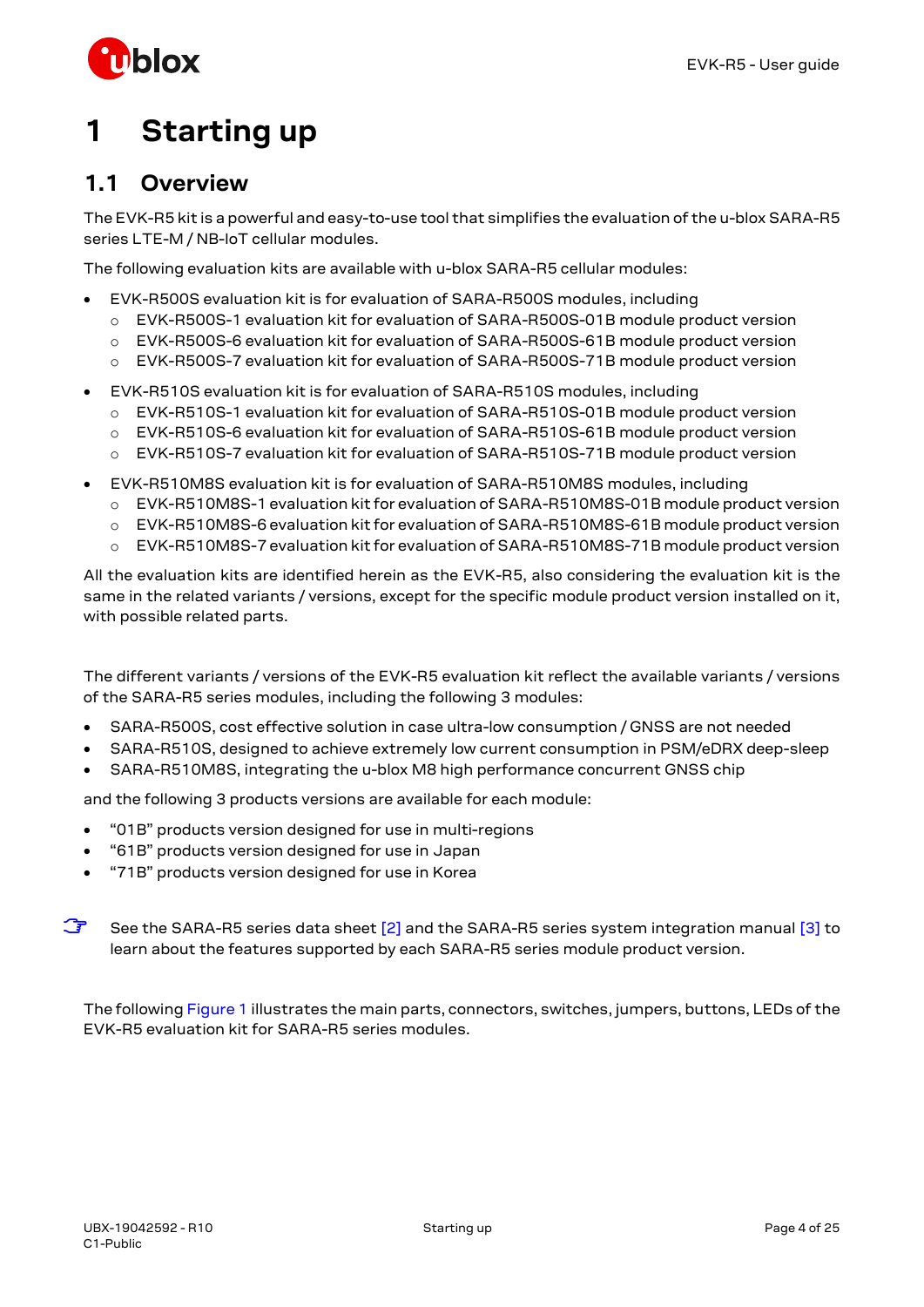



<span id="page-4-0"></span>**Figure 1: Overview of EVK-R5 evaluation kit for SARA-R5 series modules**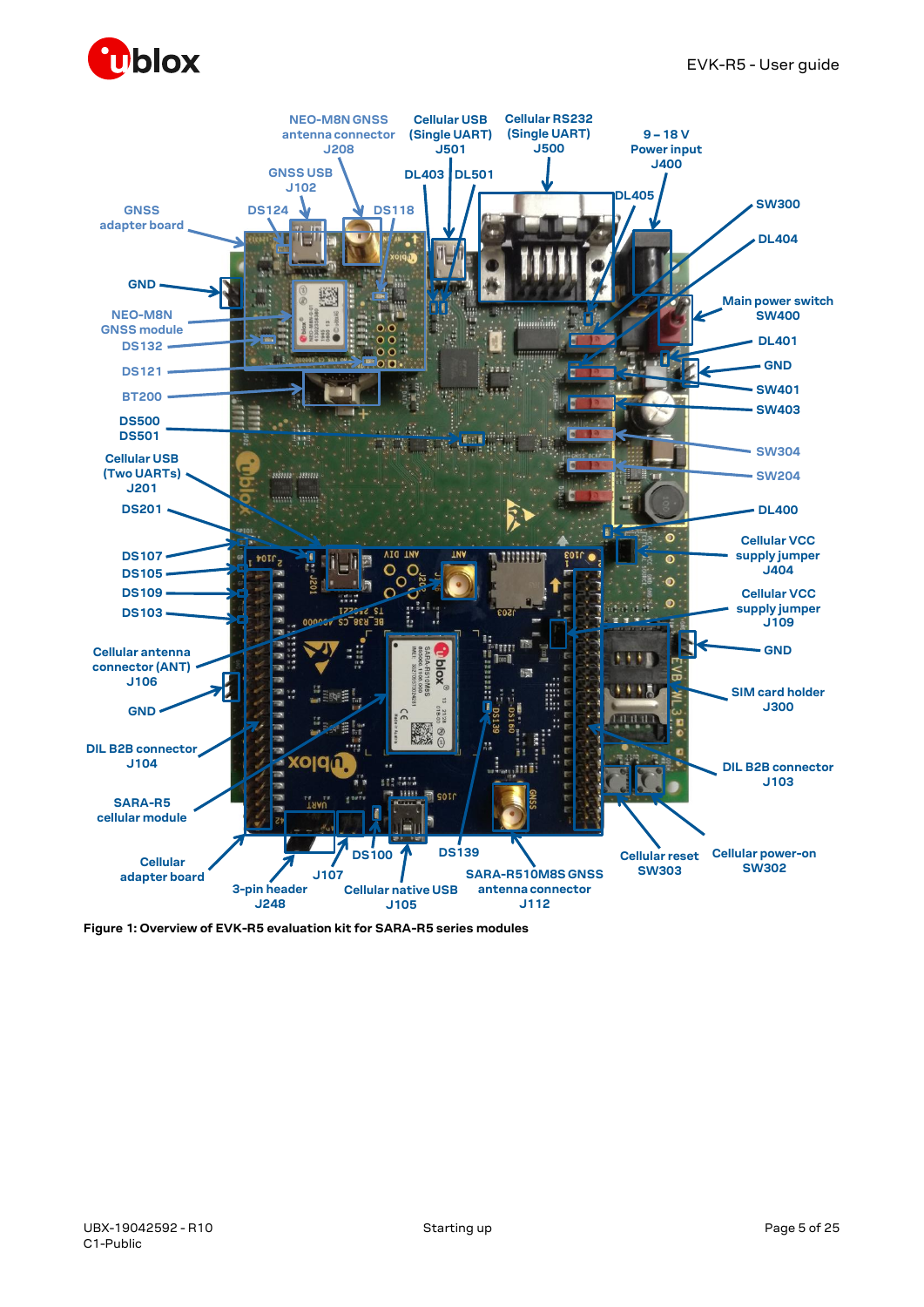

## <span id="page-5-0"></span>**1.2 Block diagram**



[Figure 2](#page-5-1) shows the main interfaces and internal connections of the EVK-R5 evaluation kit:

<span id="page-5-1"></span>**Figure 2: Block diagram of the EVK-R5 for SARA-R5 series modules**

The EVK-R5 evaluation kit is formed by three boards:

- 1. The lower one, called EVB-WL3, contains the power supply and other peripherals for the u-blox SARA-R5 series cellular module (such as SIM card holder, reset button and power-on button).
- 2. The cellular adapter board, called ADP-R5, contains the u-blox SARA-R5 cellular module and connectors to access the cellular module interfaces. These are antenna connectors for the cellular RF interface and the GNSS RF interface<sup>1</sup> of the cellular module, USB connectors for the two UART interfaces and the USB interface of the cellular module, the DIL header connectors (J103 and J104), and the 2-pins header connector (J107).
- 3. The GNSS adapter board, called ADP-GNSS, contains the u-blox NEO-M8N GNSS module, the GNSS antenna connector, and the USB connector for the u-blox NEO-M8N GNSS module.

The cellular and the GNSS adapter boards are connected by means of male header board-to-board connectors provided on the bottom of the adapter boards and their corresponding female connectors provided on top of the lower board, called EVB-WL3.

If the on-board / B2B switch (SW401) on the EVB-WL3 board is set to "on-board" and if a jumper socket is inserted on the pin 1 and pin 2 of the 3-pin header J248 on the cellular adapter board (see [Figure 3\)](#page-6-1), then the main UART interface of the cellular module, routed through the DIL header board-to-board connectors mounted on the bottom of the cellular adapter board, can be accessed as converted to USB interface on the USB connector (J501) on the EVB-WL3 board, or it can be accessed as converted to RS232 interface on the RS232 DB9 connector (J500) on the EVB-WL3 board, according to the mini-USB / DB9 switch (SW403) setting.

If the on-board / B2B switch (SW401) on the EVB-WL3 board is set to "B2B" and if a jumper socket is inserted on the pin 2 and pin 3 of the 3-pin header cellular UART jumper (J248) on the adapter board (illustrated in [Figure 3\)](#page-6-1), the UART interfaces of SARA-R5 series module can be accessed as USB interfaces on the USB connector (J201) on the cellular adapter board.

If the on-board / B2B switch (SW401) on the EVB-WL3 board is set to "B2B" and if there is no jumper socket inserted on the 3-pin header J248 on the cellular adapter board (illustrated in [Figure 3\)](#page-6-1), then the UART interface(s) of the SARA-R5 module can be accessed at 1.8 V CMOS signal levels on the DIL header connector mounted on the top of the cellular adapter board, to communicate, for example, with an external MCU.

<sup>1</sup> EVK-R510M8S only.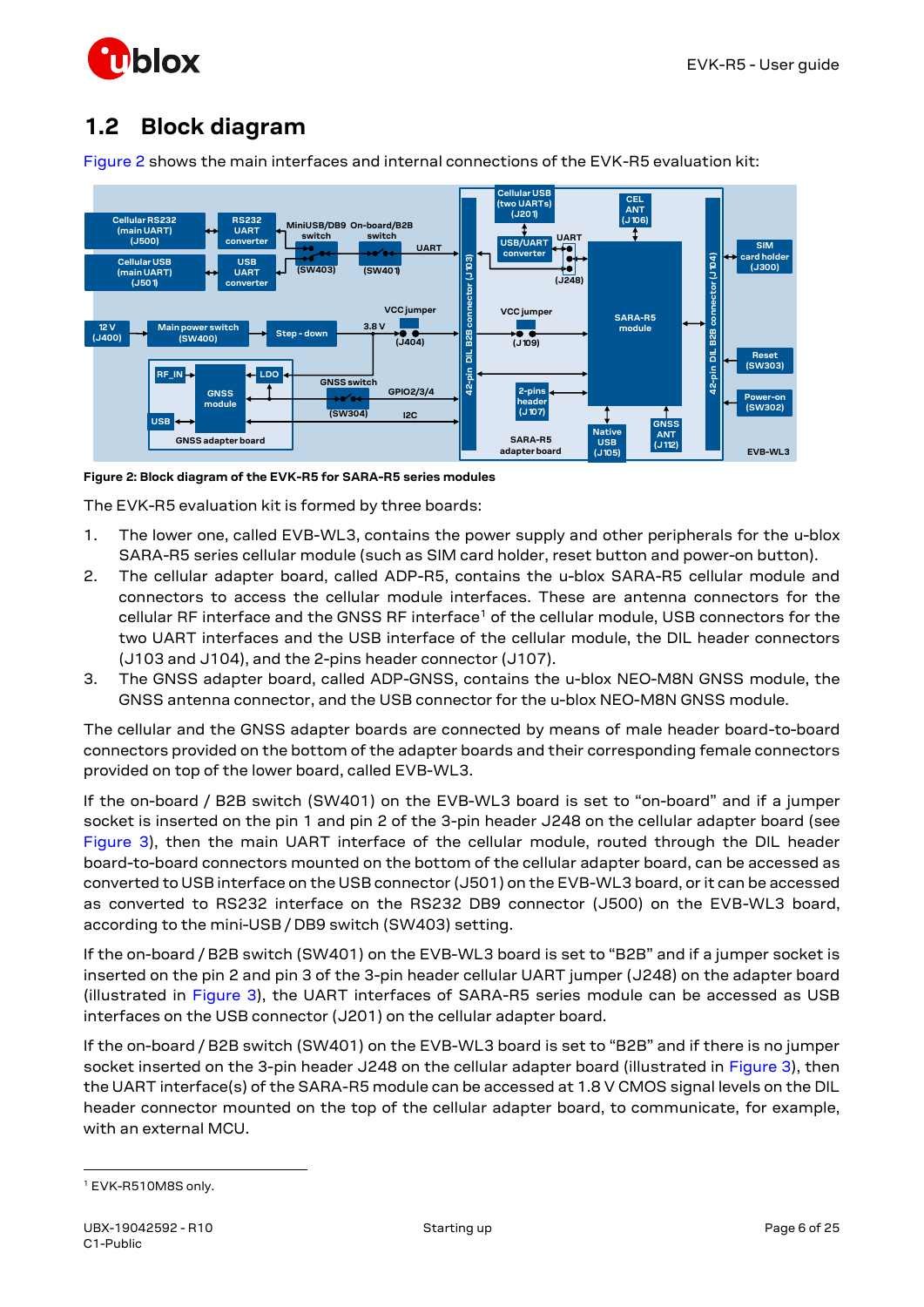

The USB interface of the cellular module (available for diagnostic purpose only) is available on the native USB connector (J105) mounted on the cellular adapter board.

Other SARA-R5 series peripherals are available on the dual-in-line male board-to-board connectors (J103, and J104) and the 2-pins header connector (J107) provided on the top layer of the cellular adapter board.

The lower board (EVB-WL3) is also designed to be used with other u-blox cellular adapter boards. It contains additional switches, jumpers, connectors, LEDs and parts that may be only partially described in [Figure 1](#page-4-0) or in this document, because they are intended for use only with other u-blox cellular modules. It is recommended to leave any additional connector unconnected and any additional switch in its default configuration.



<span id="page-6-1"></span>**Figure 3: 3-pin header J248 available to set the routing of the UART interfaces on the EVK for SARA-R5 series modules**

## <span id="page-6-0"></span>**1.3 Switches, jumpers, and buttons**

| <b>Function</b>                   | Description                                                                                                                                                                                                               | <b>Name</b> | <b>Board</b> |
|-----------------------------------|---------------------------------------------------------------------------------------------------------------------------------------------------------------------------------------------------------------------------|-------------|--------------|
| Main power switch                 | Power on / off the whole evaluation kit                                                                                                                                                                                   | SW400       | EVB-WL3      |
| Cellular VCC jumper               | Jumper socket to provide the 3.8 V supply to the cellular module VCC input                                                                                                                                                | J404        | EVB-WL3      |
|                                   |                                                                                                                                                                                                                           | J109        | ADP-R5       |
| Cellular power on                 | Push button to switch on / off the cellular module                                                                                                                                                                        | SW302       | EVB-WL3      |
| Cellular reset                    | Push button to reset the cellular module                                                                                                                                                                                  | SW303       | EVB-WL3      |
| Cellular UART detach              | Slide switch to attach / detach the cellular module main UART from the<br>USB / RS232 connectors on EVB-WL3                                                                                                               | SW401       | EVB-WL3      |
| Cellular UART routing             | Slide switch to select cellular module main UART routing on the USB or<br>RS232 connector on EVB-WL3                                                                                                                      | SW403       | EVB-WL3      |
| Cellular UART routing             | 3-pin header to route and make accessible the UART(s) of SARA-R5 series<br>over the USB connector on the ADP board, or over the USB or RS232<br>connectors on the EVB-WL3, or over the DIL B2B connector on the ADP board | J248        | ADP-R5       |
| Cellular GPIO detach              | Slide switch to attach / detach the cellular module GPIOs from peripherals:<br>when detached, the signals are available only on the DIL B2B connector on the<br>ADP board                                                 | SW300       | EVB-WL3      |
| Cellular GNSS detach <sup>2</sup> | Slide switch to attach / detach the cellular module to / from the GNSS module SW304<br>(GPIO2-3-4): when detached, the signals are available only on the DIL B2B<br>connector on the ADP board                            |             | EVB-WL3      |
| GNSS V_BCKP                       | Slide switch to connect / disconnect backup battery to / from the V_BCKP pin SW204<br>of the GNSS module                                                                                                                  |             | EVB-WL3      |

**Table 1: EVK-R5 switch and button descriptions**

<sup>&</sup>lt;sup>2</sup> For EVK-R510M8S it is recommended to keep this switch in "detach" position.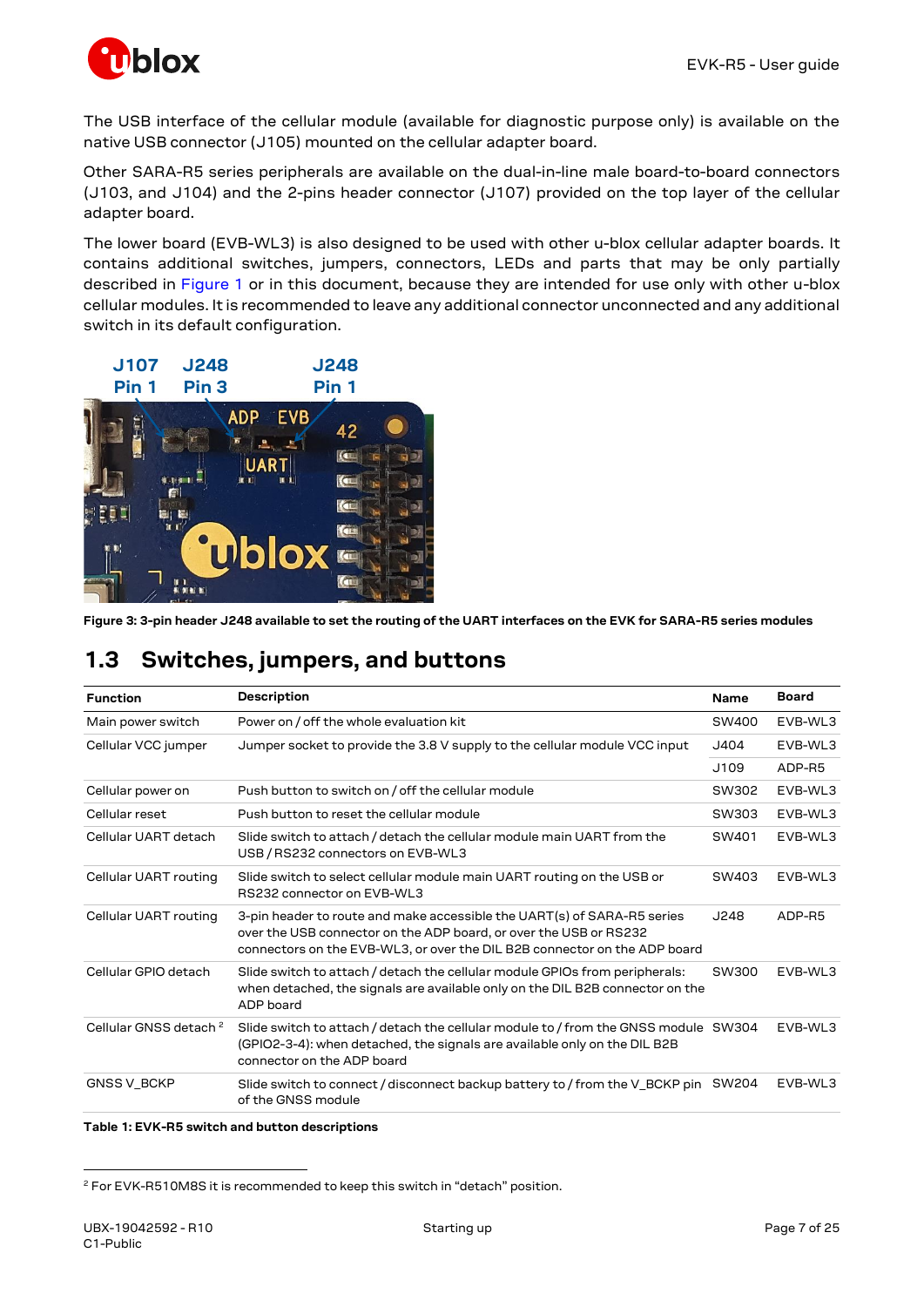

## <span id="page-7-0"></span>**1.4 LEDs**

| <b>Function</b>                     | <b>Description</b>                                                                                                                                                                                                             | LED#         | <b>Board</b>   | Color |
|-------------------------------------|--------------------------------------------------------------------------------------------------------------------------------------------------------------------------------------------------------------------------------|--------------|----------------|-------|
| Main power                          | Power supply plugged in the 9 - 18 V Power Input                                                                                                                                                                               | <b>DL401</b> | EVB-WL3        |       |
| Cellular VCC                        | Cellular module supplied. Main power switch must be switched on.                                                                                                                                                               | <b>DL400</b> | EVB-WL3        |       |
| Cellular USB<br>(main UART)         | USB cable plugged in the <b>Cellular USB</b> connector (J501) for access to<br>the main UART interface of the cellular module                                                                                                  | <b>DL501</b> | EVB-WL3        |       |
| Cellular USB<br>(main UART)         | Green light is on when the SW401 is in "on-board" position, and when<br>the cellular module main UART is routed to the <b>Cellular USB</b> connector.<br>Red light blinks at UART TX or RX data on the Cellular USB connector. | DL403        | EVB-WL3        |       |
| Cellular main UART<br>attach/detach | UART signals of the cellular module are available only on the ADP board.                                                                                                                                                       |              | DL404 EVB-WL3  |       |
| Cellular RS232<br>(main UART)       | Green light is on when the main UART of the cellular module is routed to DL405 EVB-WL3<br>the Cellular RS232 connector (J500).<br>Red light blinks at UART TX or RX data on the Cellular RS232 connector.                      |              |                |       |
| Cellular RI indicator               | RI line turns ON (active low)                                                                                                                                                                                                  | DS501        | EVB-WL3        |       |
| Cellular CTS indicator              | CTS line turns ON (active low)                                                                                                                                                                                                 | <b>DS500</b> | EVB-WL3        |       |
|                                     | Cellular GPIO1 indicator Green light is activated when cellular GPIO1 is high                                                                                                                                                  | DS107        | EVB-WL3        |       |
|                                     | Cellular GPIO2 indicator Green light is activated when cellular GPIO2 is high                                                                                                                                                  | DS105        | EVB-WL3        |       |
|                                     | Cellular GPIO3 indicator Green light is activated when cellular GPIO3 is high                                                                                                                                                  | <b>DS109</b> | EVB-WL3        |       |
|                                     | Cellular GPIO4 indicator Green light is activated when cellular GPIO4 is high                                                                                                                                                  | DS103        | EVB-WL3        |       |
|                                     | Cellular GPIO6 indicator Green light is activated when cellular GPIO6 is high, e.g., to be used for<br>time pulse function                                                                                                     |              | DS139 ADP-R5   |       |
| Cellular native USB                 | USB cable plugged in the <b>Cellular native USB</b> connector (J105) on the<br>ADP-R5, for access to the cellular USB interface                                                                                                |              | DS100 ADP-R5   |       |
| Cellular USB<br>(two UARTs)         | USB cable plugged in the <b>Cellular USB</b> connector (J201) on the ADP-R5,<br>for access to the two UART interfaces                                                                                                          |              | DS201 ADP-R5   |       |
| <b>GNSS VCC supply</b>              | NEO-M8N GNSS module supply is turned on                                                                                                                                                                                        | <b>DS118</b> | ADP-GNSS       |       |
| <b>GNSS USB</b>                     | USB cable plugged into the GNSS USB connector for NEO-M8N                                                                                                                                                                      | DS124        | ADP-GNSS       |       |
| NEO GNSS time pulse                 | NEO-M8N GNSS TimePulse output                                                                                                                                                                                                  | DS121        | ADP-GNSS       |       |
| Cellular / GNSS I2C                 | Cellular / GNSS module communication over the I2C interface                                                                                                                                                                    |              | DS132 ADP-GNSS |       |

**Table 2: EVK-R5 LED descriptions**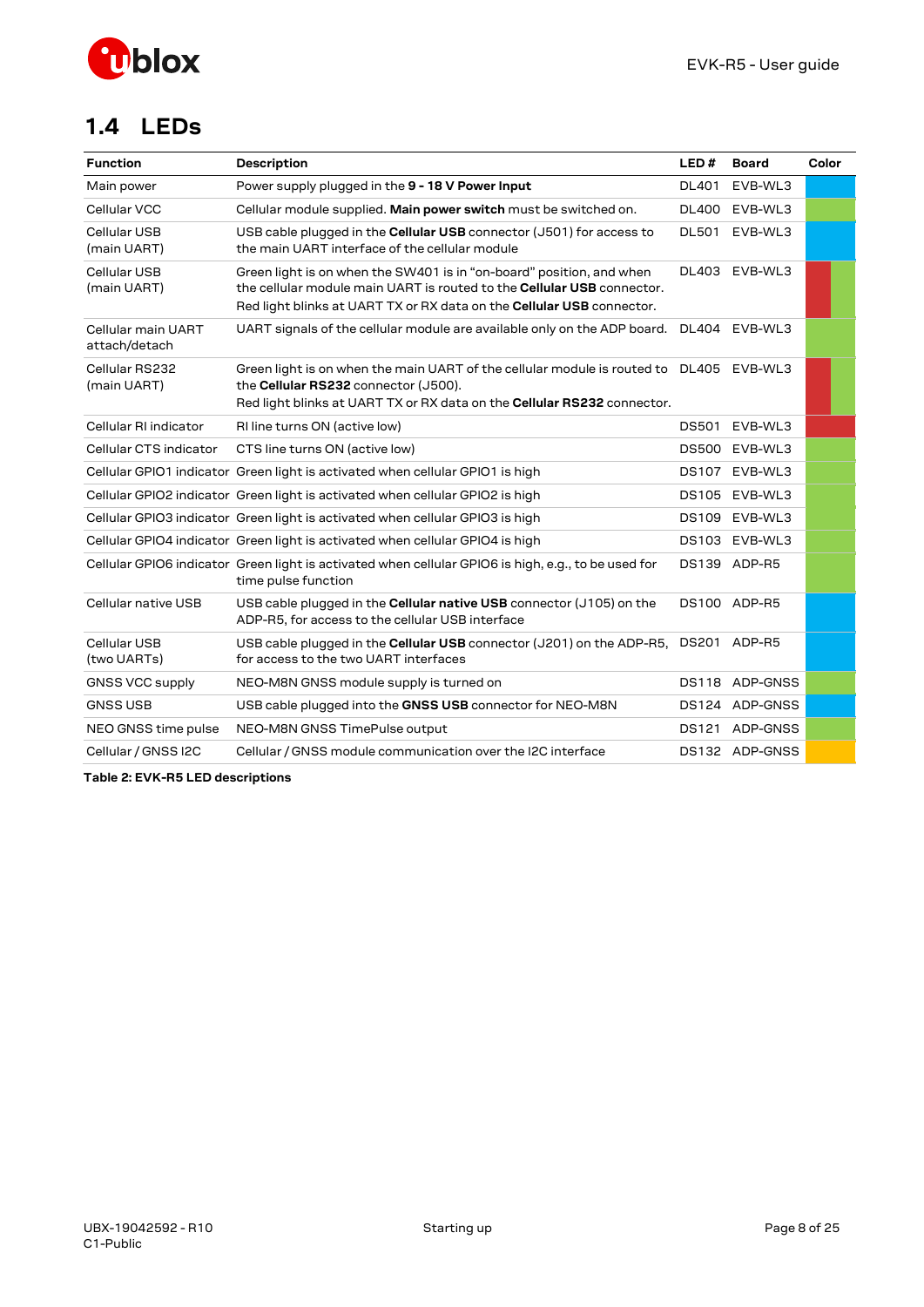

## <span id="page-8-0"></span>**1.5 Connectors**

| <b>Function</b>                           | <b>Description</b>                                                                                                                          | <b>Name</b>                      | <b>Board</b> |
|-------------------------------------------|---------------------------------------------------------------------------------------------------------------------------------------------|----------------------------------|--------------|
| 9 - 18 V power input                      | Connector for the AC / DC power adapter of EVK<br>IEC 60417-5172<br>AC: 100-240 V, 0.8 A, 50-60 Hz / DC: +12 V, 2.5 A<br>Class II equipment | J400                             | EVB-WL3      |
| SIM card holder                           | SIM card holder                                                                                                                             | J300                             | FVB-WL3      |
| Cellular USB<br>(main UART)               | Mini-USB connector for the cellular module main UART interface converted<br>as a USB interface                                              | J501                             | EVB-WL3      |
| Cellular RS232<br>(main UART)             | DB9 connector for the cellular module main UART interface converted as an J500<br>RS232 interface                                           |                                  | EVB-WL3      |
|                                           | GNSS backup battery Backup battery socket for the GNSS module (under GNSS adapter board)                                                    | <b>BT200</b>                     | EVB-WL3      |
| <b>GND</b>                                | Ground terminals for the probe reference                                                                                                    | J402, J403 EVB-WL3<br>J405, J406 |              |
| Cellular antenna                          | SMA connector for the module cellular antenna (ANT)                                                                                         | J106                             | ADP-R5       |
| <b>GNSS</b> antenna<br>(for SARA-R510M8S) | SMA connector for the GNSS antenna to be connected to the GNSS RF<br>input of the SARA-R510M8S module (ANT_GNSS)                            | J112                             | ADP-R5       |
| Cellular native USB                       | Mini-USB connector for the cellular module native USB interface                                                                             | J105                             | ADP-R5       |
| Cellular USB<br>(two UARTs)               | Mini-USB connector for the cellular module two UART interfaces converted<br>as USB interfaces                                               | J201                             | ADP-R5       |
| DIL B2B headers                           | Dual-in-line board-to-board connectors for cellular module interfaces                                                                       | J103, J104 ADP-R5                |              |
| 2-pin header                              | Header providing access to EXT_INT and V_INT pins of the cellular module                                                                    | J107                             | ADP-R5       |
| <b>GNSS</b> antenna<br>(for NEO-M8N)      | SMA connector for the GNSS antenna to be connected to the GNSS RF<br>input of the NEO-M8N GNSS module (RF_IN)                               | J208                             | ADP-GNSS     |
| <b>GNSS USB</b>                           | Mini-USB connector for the GNSS module USB interface                                                                                        | J102                             | ADP-GNSS     |

**Table 3: EVK-R5 connector descriptions**

- **⚠** Caution! In the unlikely event of a failure in the internal protection circuitry, there is a risk of an explosion when charging a fully or a partially discharged battery. Replace the battery when it no longer has sufficient charge for unit operation. Check the battery before use if the device has not been used for an extended period.
- **⚠** Caution! Risk of explosion if the battery is replaced with an incorrect type. Dispose of used batteries according to the instructions.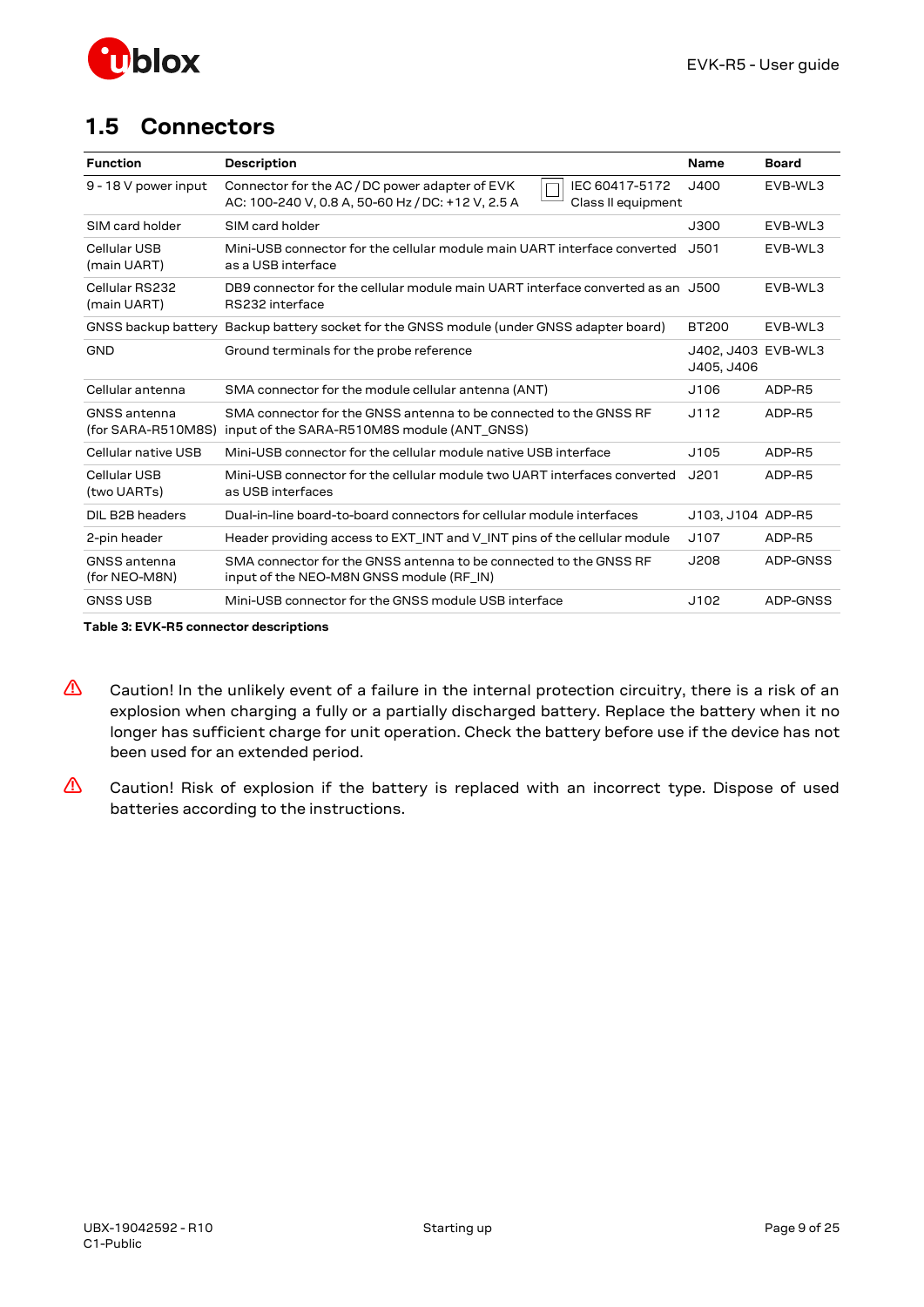

## <span id="page-9-0"></span>**1.6 Pin out**

| <b>SARA-R5 module</b> |                   | Connector               | <b>SARA-R5 module</b> |                     | Connector         |
|-----------------------|-------------------|-------------------------|-----------------------|---------------------|-------------------|
| Pin no.               | Signal name       | Name / pin number       | Pin no.               | Signal name         | Name / pin number |
| 1                     | GND               | J104 pins 7-10          | 33                    | EXT_INT             | J107 pin 2        |
| 2                     | <b>RSVD</b>       | J104 pin 4              | 34                    | I2S_WA              | J103 pin 26       |
| З                     | <b>GND</b>        | J104 pins 7-10          | 35                    | I2S_TXD             | J103 pin 23       |
| 4                     | V_INT             | J104 pin 35, J107 pin 1 | 36                    | I2S_CLK             | J103 pin 21       |
| 5                     | GND               | J104 pins 7-10          | 37                    | I2S_RXD             | J103 pin 24       |
| 6                     | <b>DSR</b>        | J104 pin 17             | 38                    | SIM_CLK             | J103 pin 16       |
| 7                     | RI                | J104 pin 18             | 39                    | SIM_IO              | J103 pin 13       |
| 8                     | <b>DCD</b>        | J104 pin 12             | 40                    | SIM_RST             | J103 pin 15       |
| 9                     | DTR               | J104 pin 11             | 41                    | <b>VSIM</b>         | J103 pin 14       |
| 10                    | <b>RTS</b>        | J104 pin 14             | 42                    | GPIO5               | J104 pin 24       |
| 11                    | CTS               | J104 pin 13             | 43                    | GND                 | J104 pins 7-10    |
| 12                    | <b>TXD</b>        | J104 pin 16             | 44                    | SDIO_D <sub>2</sub> | J203 pin 1        |
| 13                    | RXD               | J104 pin 15             | 45                    | SDIO_CLK            | J203 pin 5        |
| 14                    | <b>GND</b>        | J104 pins 7-10          | 46                    | SDIO_CMD            | J203 pin 3        |
| 15                    | PWR_ON            | J104 pin 30             | 47                    | SDIO_DO             | J203 pin 7        |
| 16                    | GPIO1             | J104 pin 34             | 48                    | SDIO_D3             | J203 pin 2        |
| 17                    | VUSB_DET          | J105 pin 1              | 49                    | SDIO_D1             | J203 pin 8        |
| 18                    | RESET_N           | J103 pin 25             | 50                    | <b>GND</b>          | J104 pins 7-10    |
| 19                    | GPIO6             | J104 pin 23             | 51                    | <b>VCC</b>          | J103 pins 7-10    |
| 20                    | GND               | J104 pins 7-10          | 52                    | <b>VCC</b>          | J103 pins 7-10    |
| 21                    | ADC               | J104 pin 22             | 53                    | <b>VCC</b>          | J103 pins 7-10    |
| 22                    | <b>GND</b>        | J104 pins 7-10          | 54                    | GND                 | J104 pins 7-10    |
| 23                    | GPIO <sub>2</sub> | J104 pin 32             | 55                    | GND                 | J104 pins 7-10    |
| 24                    | GPIO3             | J104 pin 31             | 56                    | ANT                 | J106 pin 1        |
| 25                    | GPIO4             | J104 pin 26             | 57                    | GND                 | J104 pins 7-10    |
| 26                    | <b>SDA</b>        | J103 pin 22             | 58                    | <b>GND</b>          | J104 pins 7-10    |
| 27                    | <b>SCL</b>        | J103 pin 19             | 59                    | <b>GND</b>          | J104 pins 7-10    |
| 28                    | USB_D-            | J105 pin 2              | 60                    | <b>GND</b>          | J104 pins 7-10    |
| 29                    | USB_D+            | J105 pin 3              | 61                    | <b>GND</b>          | J104 pins 7-10    |
| 30                    | GND               | J104 pins 7-10          | 62                    | ANT_DET             | J106 pin 1        |
| 31                    | ANT_GNSS          | J112 pin 1              | 63                    | <b>GND</b>          | J104 pins 7-10    |
| 32                    | GND               | J104 pins 7-10          | 64                    | <b>GND</b>          | J104 pins 7-10    |

**Table 4: Interfaces of the SARA-R5 series modules, as routed up to the 42-pin dual-in-line board-to-board connectors J103 and J104, the 2-pin header connector J107, the mini USB connector J105, the micro SD card connector J203 or the SMA connectors J106 and J112 available on the ADP-R5 adapter board of the EVK-R5 evaluation kit**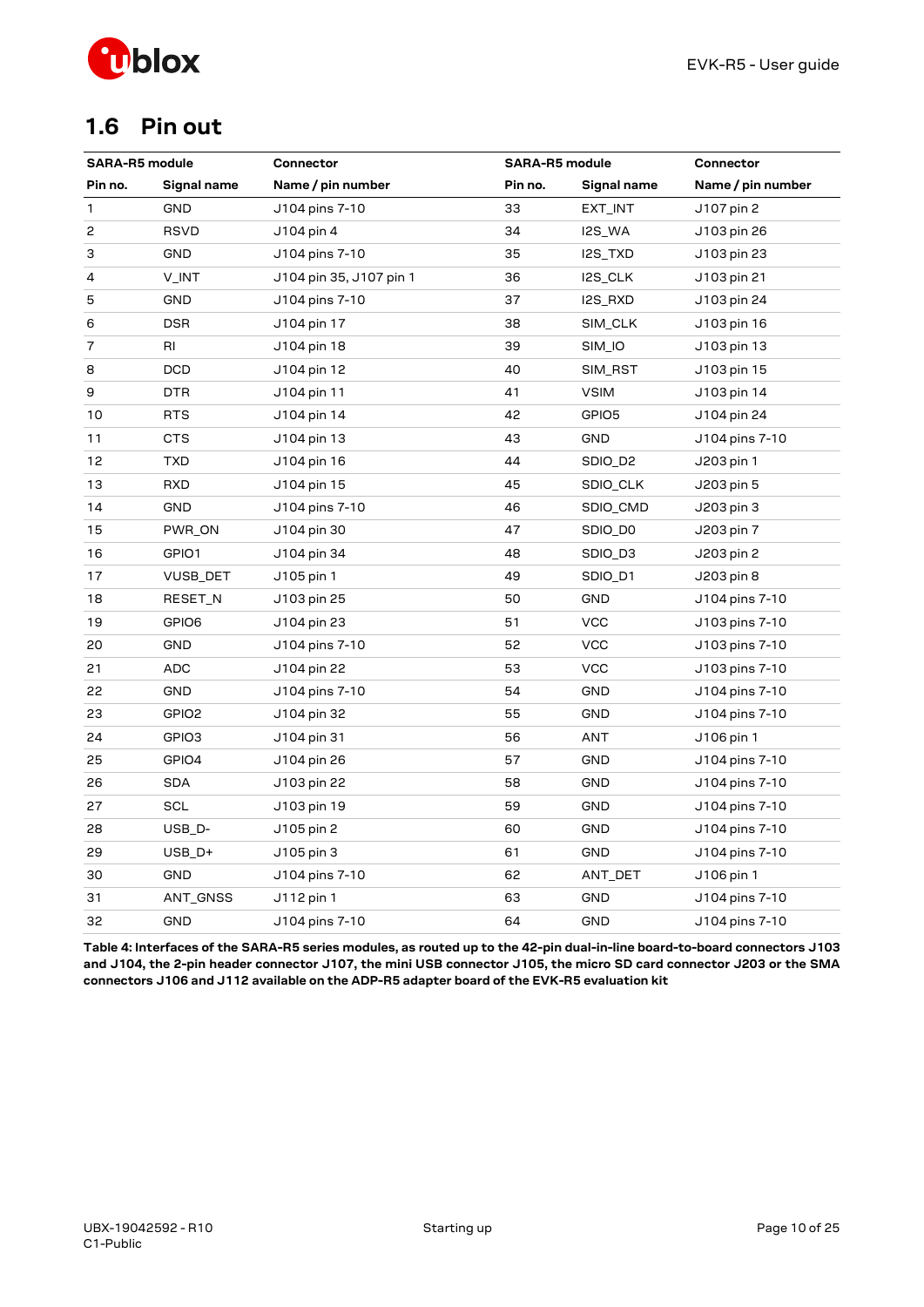

| Dual-In-Line Board-to-Board connector J104 |                |                      | Dual-In-Line Board-to-Board connector J103 |                |              |                |               |
|--------------------------------------------|----------------|----------------------|--------------------------------------------|----------------|--------------|----------------|---------------|
| Signal name                                | Pin no.        | Pin no.              | Signal name                                | Signal name    | Pin no.      | Pin no.        | Signal name   |
| Not connected                              | $\mathbf{1}$   | $\mathbf{2}^{\circ}$ | <b>GND</b>                                 | Not connected  | $\mathbf{1}$ | $\mathbf{2}$   | <b>GND</b>    |
| Not connected                              | 3              | 4                    | <b>RSVD</b>                                | Not connected  | 3            | $\overline{4}$ | Not connected |
| Not connected                              | 5              | 6                    | Not connected                              | Not connected  | 5            | 6              | Not connected |
| <b>GND</b>                                 | $\overline{7}$ | 8                    | <b>GND</b>                                 | <b>VCC</b>     | 7            | 8              | <b>VCC</b>    |
| <b>GND</b>                                 | 9              | 10                   | <b>GND</b>                                 | <b>VCC</b>     | 9            | 10             | <b>VCC</b>    |
| <b>DTR</b>                                 | 11             | 12                   | <b>DCD</b>                                 | Not connected  | 11           | 12             | Not connected |
| <b>CTS</b>                                 | 13             | 14                   | <b>RTS</b>                                 | SIM_IO         | 13           | 14             | <b>VSIM</b>   |
| <b>RXD</b>                                 | 15             | 16                   | <b>TXD</b>                                 | SIM_RST        | 15           | 16             | SIM_CLK       |
| <b>DSR</b>                                 | 17             | 18                   | RI                                         | Not connected  | 17           | 18             | Not connected |
| Not connected                              | 19             | 20                   | Not connected                              | <b>SCL</b>     | 19           | 20             | Not connected |
| Not connected                              | 21             | 22                   | <b>ADC</b>                                 | I2S_CLK        | 21           | 22             | <b>SDA</b>    |
| GPIO6                                      | 23             | 24                   | GPIO5                                      | I2S TXD        | 23           | 24             | I2S RXD       |
| Not connected                              | 25             | 26                   | GPIO4                                      | <b>RESET N</b> | 25           | 26             | I2S_WA        |
| Not connected                              | 27             | 28                   | Not connected                              | Not connected  | 27           | 28             | Not connected |
| Not connected                              | 29             | 30                   | PWR ON                                     | Not connected  | 29           | 30             | Not connected |
| GPIO3                                      | 31             | 32                   | GPIO <sub>2</sub>                          | Not connected  | 31           | 32             | Not connected |
| Not connected                              | 33             | 34                   | GPIO1                                      | Not connected  | 33           | 34             | Not connected |
| V INT                                      | 35             | 36                   | Not connected                              | Not connected  | 35           | 36             | Not connected |
| Not connected                              | 37             | 38                   | Not connected                              | Not connected  | 37           | 38             | Not connected |
| Not connected                              | 39             | 40                   | Not connected                              | Not connected  | 39           | 40             | Not connected |
| <b>GND</b>                                 | 41             | 42                   | Not connected                              | <b>GND</b>     | 41           | 42             | Not connected |

**Table 5: Pin-out of the 42-pin dual-in-line board-to-board connectors (J103, J104) available on the ADP-R5 adapter board of the EVK-R5 evaluation kit**

**☞** The pins / interfaces that are not supported by a specific SARA-R5 module product version should be not driven by an external device. (See the SARA-R5 series data sheet [\[2\]](#page-23-2) and the SARA-R5 series system integration manual [\[3\]](#page-23-3) to learn about the features supported by each SARA-R5 module product version.)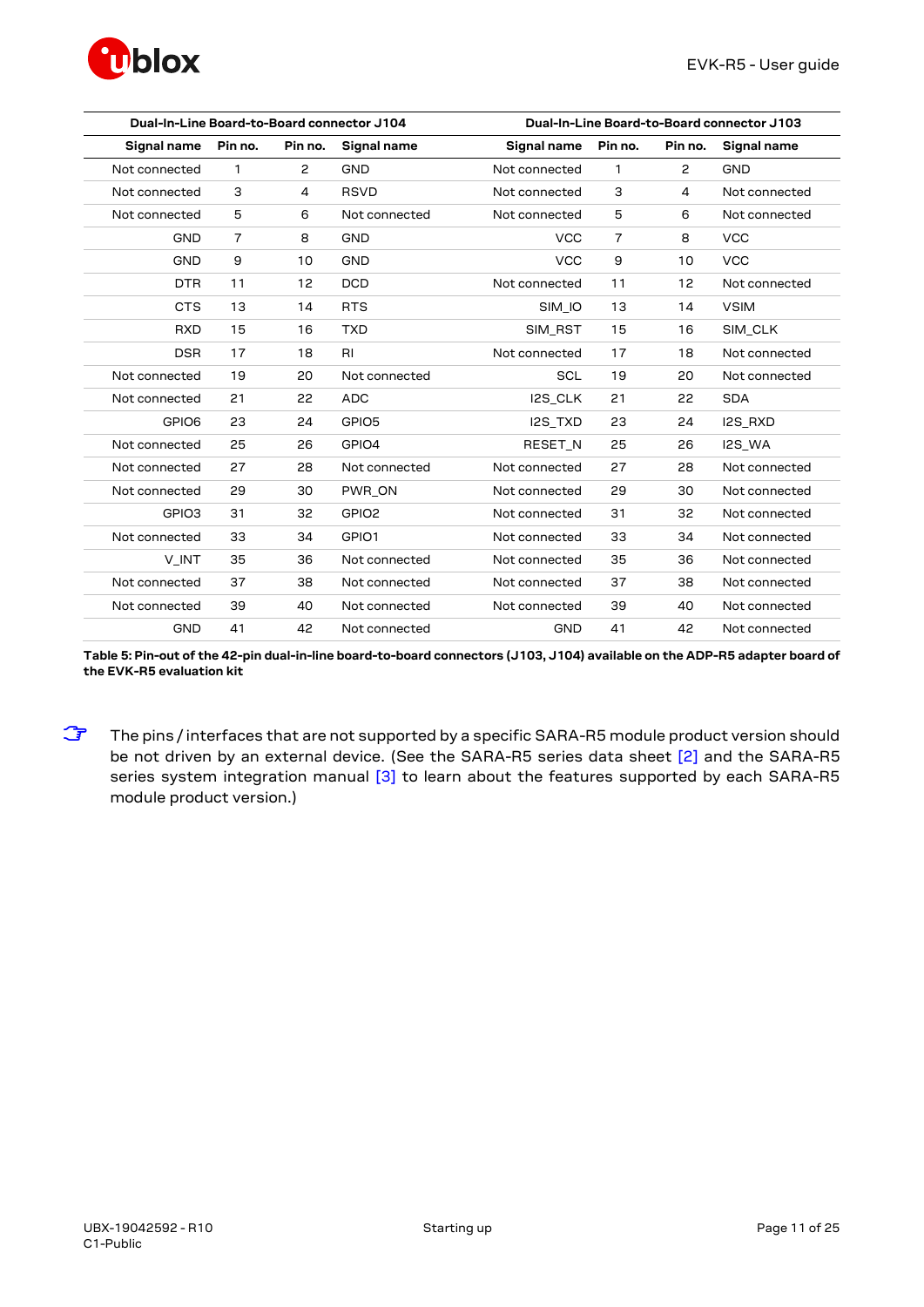

## <span id="page-11-0"></span>**1.7 Board setup**

- 1. Insert a SIM card into the **SIM card holder** (J300 on the EVB-WL3).
- 2. Connect the cellular antenna provided with the evaluation kit box to the **Cellular antenna** SMA connector on the ADP-R5 (ANT connector for transmission and reception of LTE RF signals).
- 3. If the GNSS functionality is required:
	- 3.1. For the EVK-R500S and EVK-R510S, connect the GNSS antenna provided with the evaluation kit box to the **GNSS antenna** SMA connector on the ADP-GNSS (J208); keep cellular GNSS detach switch (SW304) in "GNSS" position.
	- 3.2. For the EVK-R510M8S, connect the GNSS antenna provided with the evaluation kit box to the **GNSS antenna** SMA connector on the ADP-R510M8S (J112); keep cellular GNSS detach switch (SW304) in "detach" position.

Place the GNSS antenna in a location with a good view of the sky.

- 4. Connect the AC / DC +12 V power adapter provided with the evaluation kit box to the **9 – 18 V power input** connector (J400 on the EVB-WL3). The LED DL401 lights blue.
- 5. Be sure to provide a jumper socket on both the **Cellular VCC supply jumpers** (J404 on the EVB-WL3, and J109 on the ADP-R5). These jumpers provide the connection from the 3.8 V output of the supply circuit on the EVB-WL3 to the VCC input of the module.
- 6. To enable the board power supply, turn the **Main power switch** (SW400 on the EVB-WL3) to the ON position. The LED DL400 lights green.
	- 6.1. For the EVK-R510S, press the **Cellular power-on** button (SW302 on the EVB-WL3) to switch on the SARA-R510S cellular module.
	- 6.2. For the EVK-R500S, the SARA-R500S cellular module switches on. For the EVK-R510M8S, the SARA-R510M8S cellular module switches on.
- 7. For communication via the cellular module's UART interface, the following connections are allowed and can be alternatively enabled in a mutually exclusive way (see [Table 6](#page-11-1) for the switch position and LED status):
	- 7.1. Connect a USB cable to the mini-USB connector on EVB-WL3 (**Cellular USB**, J501). The LED DL501 lights blue. When a USB cable is connected to this mini-USB connector, two COM ports are enabled in Windows: the main UART interface of the cellular module is available over the first COM port opened by the driver.
	- 7.2. Connect an RS232 cable to the DB9 connector on EVB-WL3 (**Cellular RS232**, J500).
	- 7.3. Connect a USB cable to the mini-USB connector on ADP-R5 (**Cellular USB**, J201). The LED DS201 lights blue. When a USB cable is connected to this mini-USB connector, two COM ports are enabled in Windows: the two UART interfaces of the cellular module are respectively available over the two numbered COM ports opened by the driver (to enable two UART interfaces, see the AT commands manual [\[1\],](#page-23-4) the +USIO AT command).

| <b>Type of connections</b>                                                                                       | <b>SW401</b>     | <b>SW403</b> | J248                                  | LED                    |
|------------------------------------------------------------------------------------------------------------------|------------------|--------------|---------------------------------------|------------------------|
| Access to the main UART interface over the Cellular USB<br>mini-USB connector on EVB-WL3 (J501)                  | ON BOARD         | MINIUSB      | Jumper socket on pins 1-2             | DL403<br><b>DL501</b>  |
| Access to the main UART interface over the <b>Cellular RS232</b> ON BOARD DB9<br>DB9 connector on EVB-WL3 (J500) |                  |              | Jumper socket on pins 1-2             | DL405                  |
| Access to the two UART interfaces over the <b>Cellular USB</b><br>mini-USB connector on ADP-R5 (J201)            | B <sub>2</sub> B |              | Do not care Jumper socket on pins 2-3 | DI 404<br><b>DS201</b> |
| Access to UART(s) interface(s) over the DIL B2B header on B2B<br>the top of the adapter board (J104)             |                  |              | Do not care No jumper socket          | <b>DL404</b>           |

### <span id="page-11-1"></span>**Table 6: Serial interface configuration**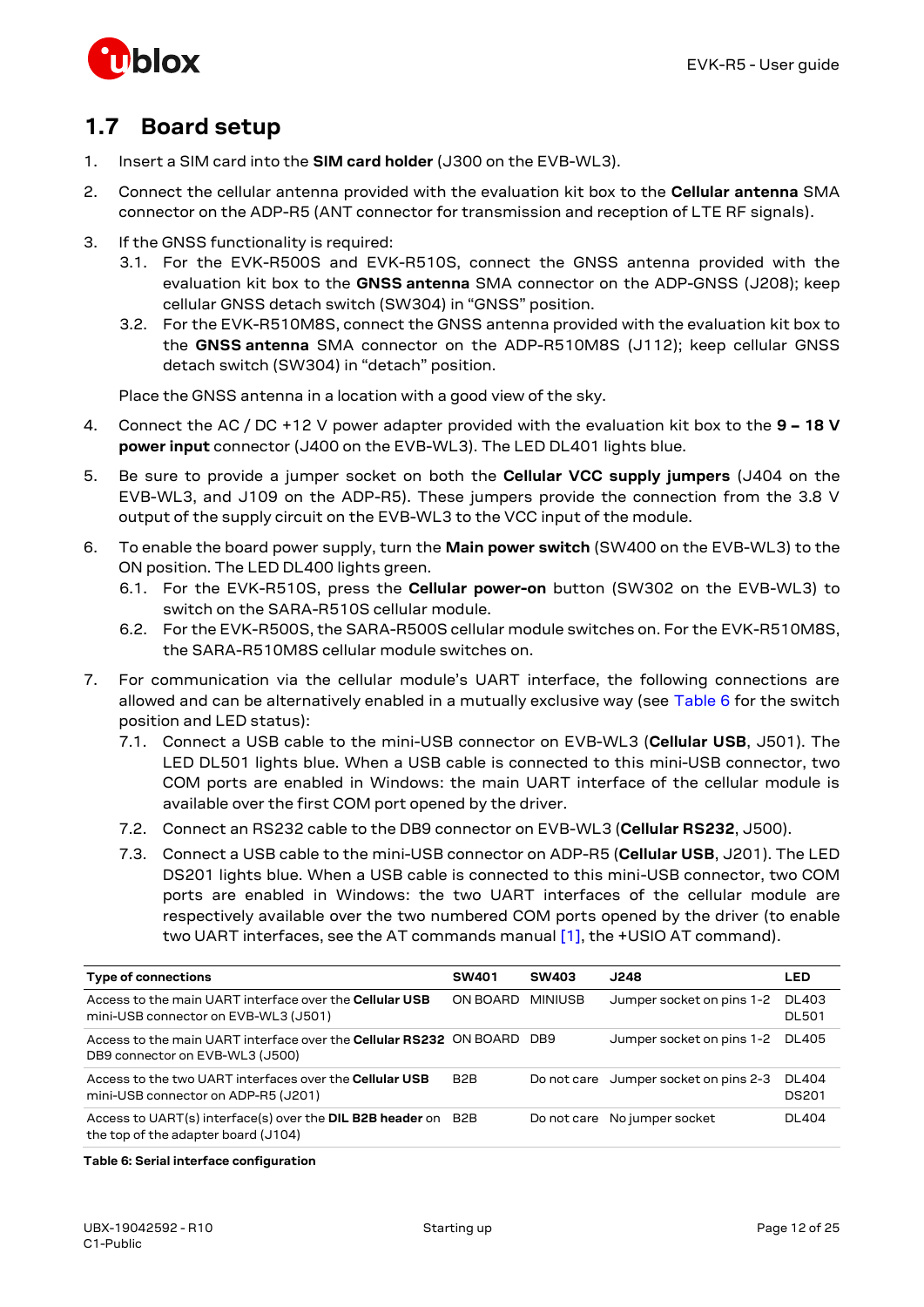

See the SARA-R5 series data sheet [\[2\]](#page-23-2) and the +USIO AT command description in the SARA-R5 series AT commands manua[l \[1\]](#page-23-4) for the description and configuration of the USIO variants.

Run an AT terminal application (e.g. the u-blox m-center tool) and select an AT port with these settings:

- o Data rate: 115,200 bit/s
- o Data bits: 8
- o Parity: N
- o Stop bits: 1
- o Flow control: HW

See Appendi[x A](#page-13-1) for how to configure the u-blox m-center AT terminal for Windows.

8. To switch off the EVK-R5, send the +CPWROFF AT command. Make sure to use this command before switching off the main power, otherwise settings and configuration parameters may not be saved in the internal non-volatile memory of the cellular module.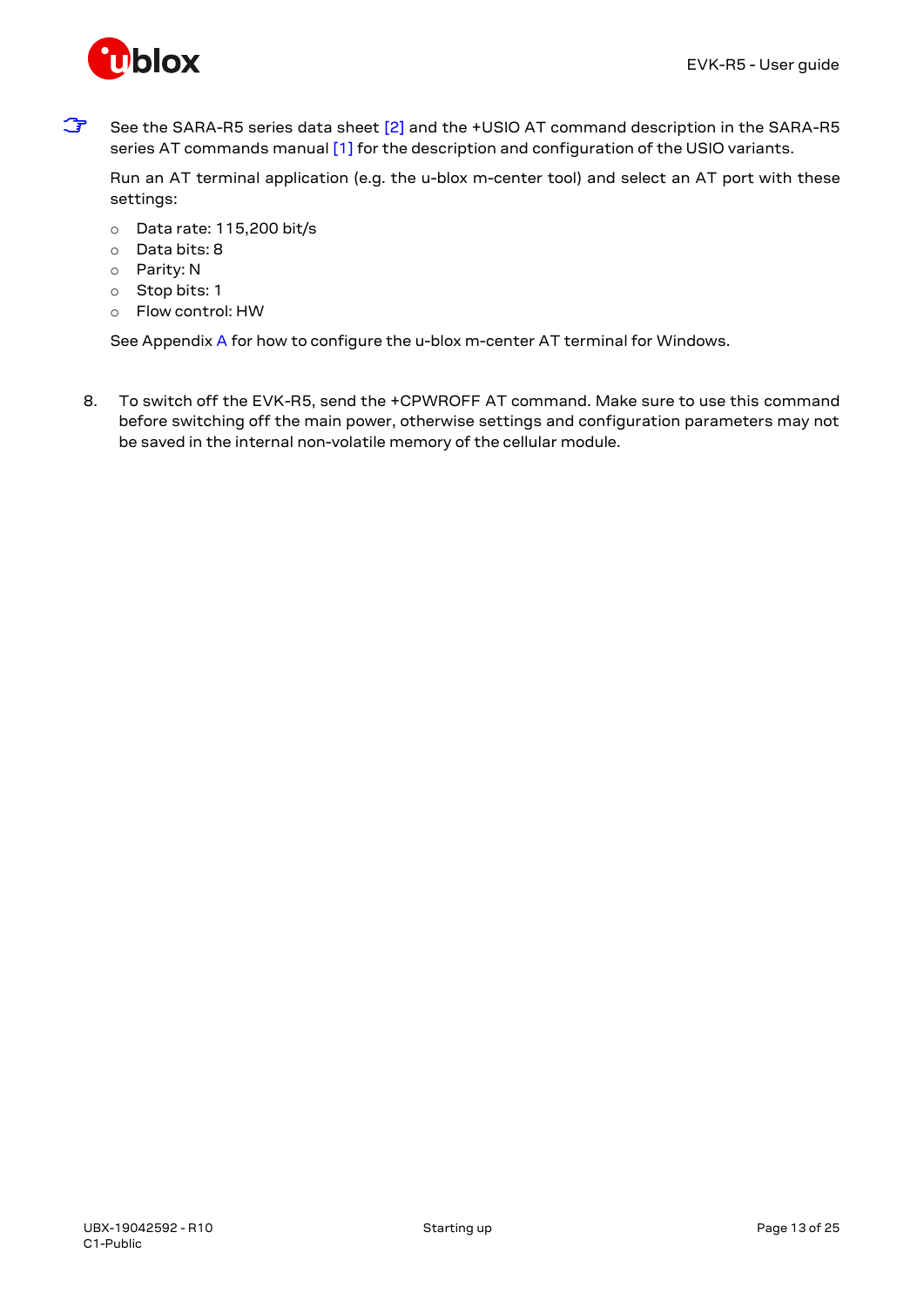

# <span id="page-13-0"></span>**Appendix**

# <span id="page-13-1"></span>**A Setting up AT terminal communication**

The u-blox m-center cellular module evaluation tool is a powerful platform for evaluating, configuring and testing u-blox cellular products. m-center includes an AT commands terminal for communication with the device and can be downloaded free-of-charge from our website [\(http://www.u-blox.com\)](http://www.u-blox.com/).

- 1. Follow the board setup instructions in section [1.7](#page-11-0) to provide all the required connections and switching on the cellular module.
- 2. Run the m-center tool: after the m-center start-up, the **Home** page appears.
- 3. On the **Home** page, set up the AT COM port with the setting values described in sectio[n 1.7.](#page-11-0) Check the Windows Device Manager to find out which COM port is being used by the EVK-R5.
- 4. Enable the connection to the u-blox cellular module by clicking the **Connect** button.
- 5. Retrieve the module and network information by clicking the **Get info** button.
- 6. The module information is retrieved and displayed on the **Home** page.
- 7. Click on the **AT Terminal** button (upper right of the **Home** page). A new window opens and the AT command terminal is now ready for communication with EVK-R5.
- 8. The AT terminal is ready to use. For the complete list of the AT commands supported by the modules and their syntax, see SARA-R5 series AT commands manual [\[1\].](#page-23-4)

**Figure 4: "Home" page**

| <b>Q</b> m-center - AT terminal |           |                                                  |                                    |                |                             | $\sim$                | $\Box$     | $\times$   |
|---------------------------------|-----------|--------------------------------------------------|------------------------------------|----------------|-----------------------------|-----------------------|------------|------------|
| Terminal Log                    | Clear Log | Save as                                          | Hex mode                           | Clear Terminal | Generic                     |                       |            | $\sim$     |
| AT+CREG=0                       |           |                                                  |                                    |                | AT.<br>ATE0                 |                       |            |            |
| <b>OK</b>                       |           |                                                  |                                    |                | ATE <sub>1</sub><br>AT+CGMI |                       |            |            |
| AT+CSQ                          |           |                                                  |                                    |                | AT+CGMM<br>AT+CGMR          |                       |            |            |
| AT+CSQ                          |           |                                                  |                                    |                | AT+CGSN<br>AT+CPIN?         |                       |            |            |
| +CSQ: 16,99                     |           |                                                  |                                    |                | AT+CPWROFF<br>AT+CFUN-16    | AT+CLCK="SC".2        |            |            |
| OK                              |           |                                                  |                                    |                | AT+CLAC<br>AT 4UPSV7        |                       |            |            |
| AT+UPSV?                        |           |                                                  |                                    |                | AT+HPSV=0                   | AT+UPSY-1.##          |            |            |
| AT+UPSV?                        |           |                                                  |                                    |                | <b>ATAV</b><br><b>ATAW</b>  |                       |            |            |
| $+UPSV: 0$                      |           |                                                  |                                    |                | ATD(number):<br><b>ATA</b>  |                       |            |            |
| OK                              |           |                                                  |                                    |                | <b>ATH</b>                  | AT +UEXTDCONF=0.1     |            |            |
| AT+CCLE?                        |           |                                                  |                                    |                |                             |                       |            |            |
| AT+CCLK?                        |           |                                                  |                                    |                |                             |                       |            |            |
| +CCLK: "18/11/21.09:48:46+04"   |           |                                                  |                                    |                |                             |                       |            |            |
| or                              |           |                                                  |                                    |                |                             |                       |            |            |
| Multi line text                 |           |                                                  |                                    |                |                             |                       |            |            |
| AT                              |           |                                                  |                                    | $\sim$<br>Send |                             | Edit AT Commands      |            |            |
|                                 |           |                                                  |                                    | Send Hex       |                             | <b>Edit AT Groups</b> |            |            |
|                                 |           |                                                  |                                    | Send Ctrl      |                             | <b>Add AT Command</b> |            |            |
| AT script                       |           |                                                  | $\vee$ $\bigcirc$ Run Loop Count 1 |                | Timeout(sec) 10             |                       | Iteration  | ٥          |
|                                 |           | AT-COM4 115200 8 none 1 Flow ctd: hardware - com |                                    | non pr         |                             | no me                 | <b>DTD</b> | <b>DTC</b> |

**Figure 5: AT terminal window**

For more information about using the u-blox m-center cellular module evaluation tool, press the F1 key on the keyboard to open the m-center help window on the computer.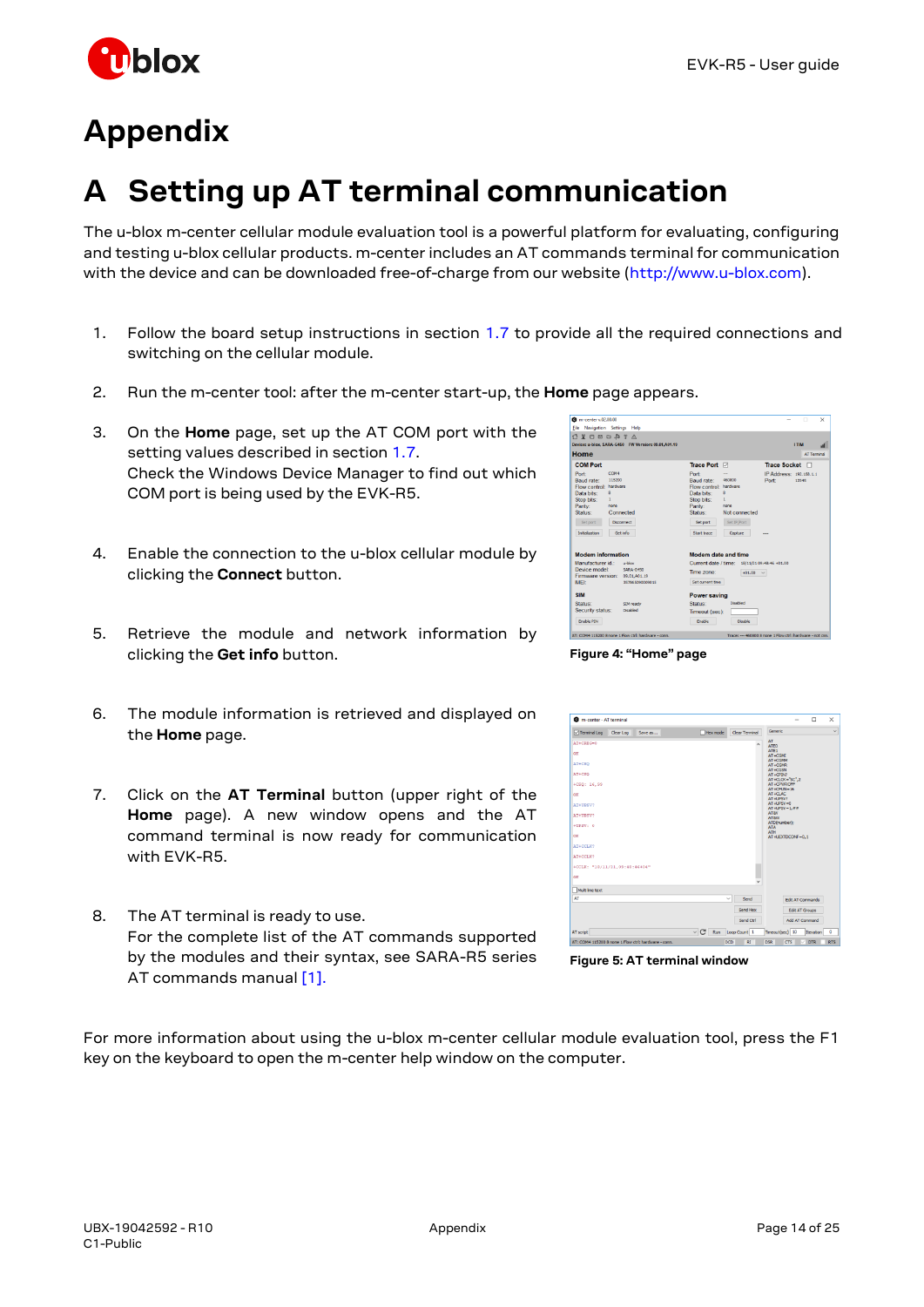

# <span id="page-14-0"></span>**B Setting up cellular packet data connection on Windows**

This section describes how to set up a packet data connection on Windows 10 using the operating system's TCP/IP stack and EVK-R5. This is also referred to as a dial-up connection.

 $\leftarrow \quad \rightarrow \quad \checkmark \quad \boxed{\color{red} \underline{\bullet 2 \color{black} \underline{\bullet}\color{black}}} \rightarrow \text{ Control Panel}$ 

## <span id="page-14-1"></span>**B.1 Install a new modem from the control panel**

1. Open the Control Panel and select "Phone and Modem", go to the Modems tab and select "Add".

This opens the Add Hardware Wizard.



2. Tick the "Don't detect my modem" checkbox. Then select "Next".

| Do you want Windows to detect your modem?                                    |
|------------------------------------------------------------------------------|
| Windows will now try to detect your modem. Before<br>continuing, you should: |
| 1. If the modem is attached to your<br>computer, make sure it is turned on.  |
| 2. Quit any programs that may be using<br>the modem                          |
| Click Next when you are ready to continue.                                   |
| □ Don't detect my modem; I will select it from a list.                       |
|                                                                              |
|                                                                              |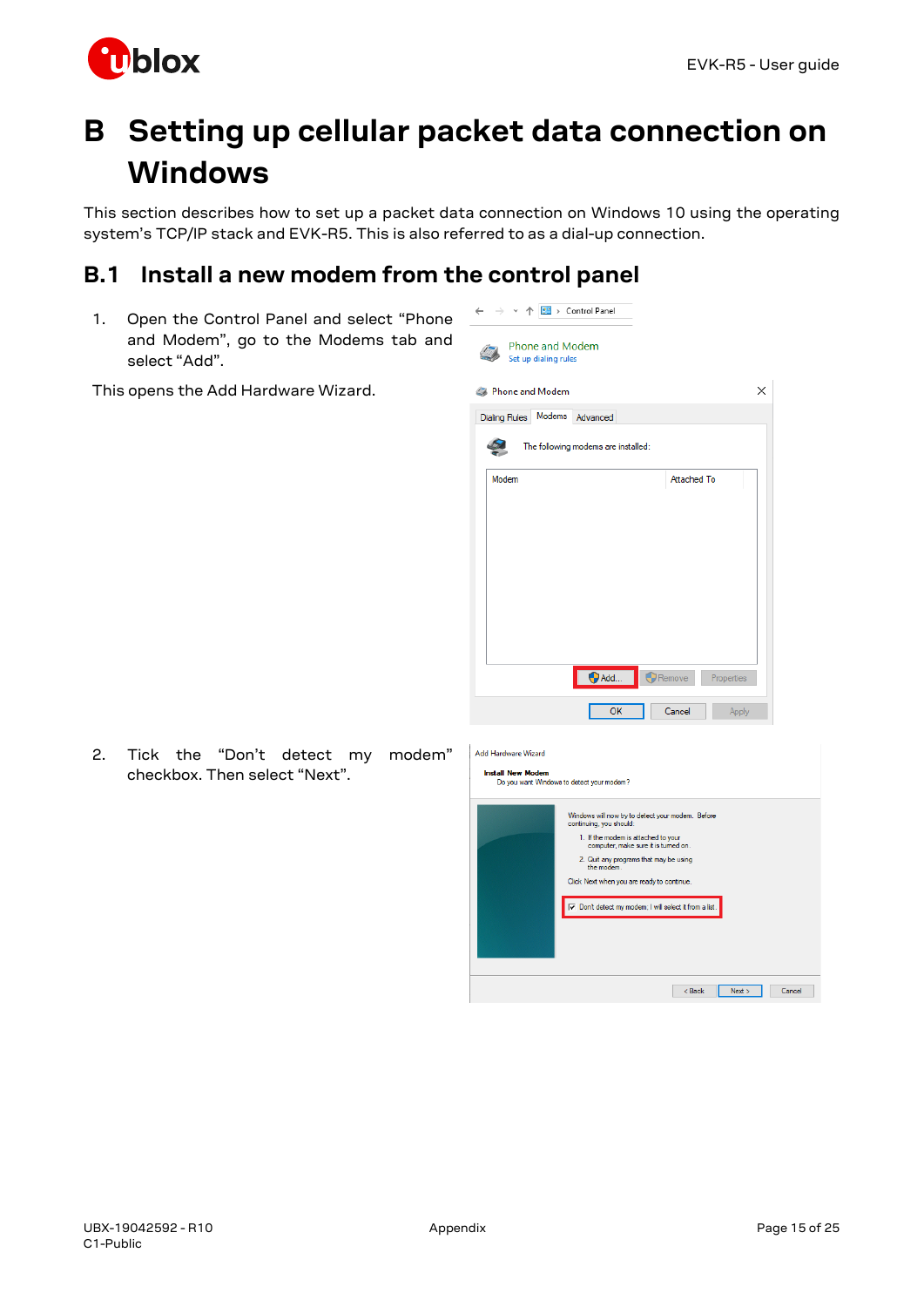

installed.

3. Select "Standard 33600 bps Modem" and click "Next".

| З. | Select "Standard 33600 bps Modem" and<br>click "Next". | <b>Add Hardware Wizard</b><br><b>Install New Modem</b>                                                                                                                                            |          |
|----|--------------------------------------------------------|---------------------------------------------------------------------------------------------------------------------------------------------------------------------------------------------------|----------|
|    |                                                        | Select the manufacturer and model of your modem. If your modem is not listed, or if you have<br>€<br>an installation disk, click Have Disk.                                                       |          |
|    |                                                        | Manufacturer<br>Models<br>(Standard Modem Types)<br>Standard 28800 bps Modem<br>Standard 33600 bps Modem<br><b>Standard Cell Phones</b><br>Standard 56000 bps Modem<br>Standard PCMCIA Card Modem | $\wedge$ |
|    |                                                        | Have Disk<br>This driver is digitally signed.<br>G<br>Tell me why driver signing is important                                                                                                     |          |
| 4. | Select<br>the COM<br>to use for data<br>port           | < Back<br>Next<br>Cancel<br><b>Add Hardware Wizard</b>                                                                                                                                            |          |

### Add Hardware Wizard

Install New Modem<br>Select the port(s) you want to install the modem on.

| You have selected the following modem:<br>Standard 33600 bps Modem                                   |   |  |
|------------------------------------------------------------------------------------------------------|---|--|
| On which ports do you want to install it?<br>C All ports<br><sup>6</sup> Selected ports              |   |  |
| COM1<br>COM <sub>3</sub><br>COM4<br>COM <sub>5</sub><br>COM <sub>6</sub><br>COM7<br>COM <sub>8</sub> | v |  |
|                                                                                                      |   |  |

| 6. Now the new modem is visible under the |
|-------------------------------------------|
| Modems tab in Control Panel > Phone and   |
| Modem.                                    |
|                                           |

communication and click "Next". This is the COM port on which the modem will be

5. In the next step, click "Finish" to complete

the modem installation.

Any extra initialization AT command (e.g., to set a specific APN name) can be entered by selecting Properties and filling in the "Extra initialization commands" text box under the Advanced tab.

| <b>Phone and Modem</b>                     | x               |
|--------------------------------------------|-----------------|
| Modems<br><b>Dialing Rules</b><br>Advanced |                 |
| The following modems are installed:        |                 |
| Modem                                      | Attached To     |
| Standard 33600 bps Modem                   | COM4            |
|                                            |                 |
|                                            |                 |
|                                            |                 |
|                                            |                 |
|                                            |                 |
|                                            |                 |
|                                            |                 |
|                                            |                 |
|                                            |                 |
| Add<br>Remove                              | Properties      |
| OK                                         | Cancel<br>Apply |

Now the module is ready and the connection can be configured.

The modem configuration can also be edited by clicking on the modem name in the Device Manager.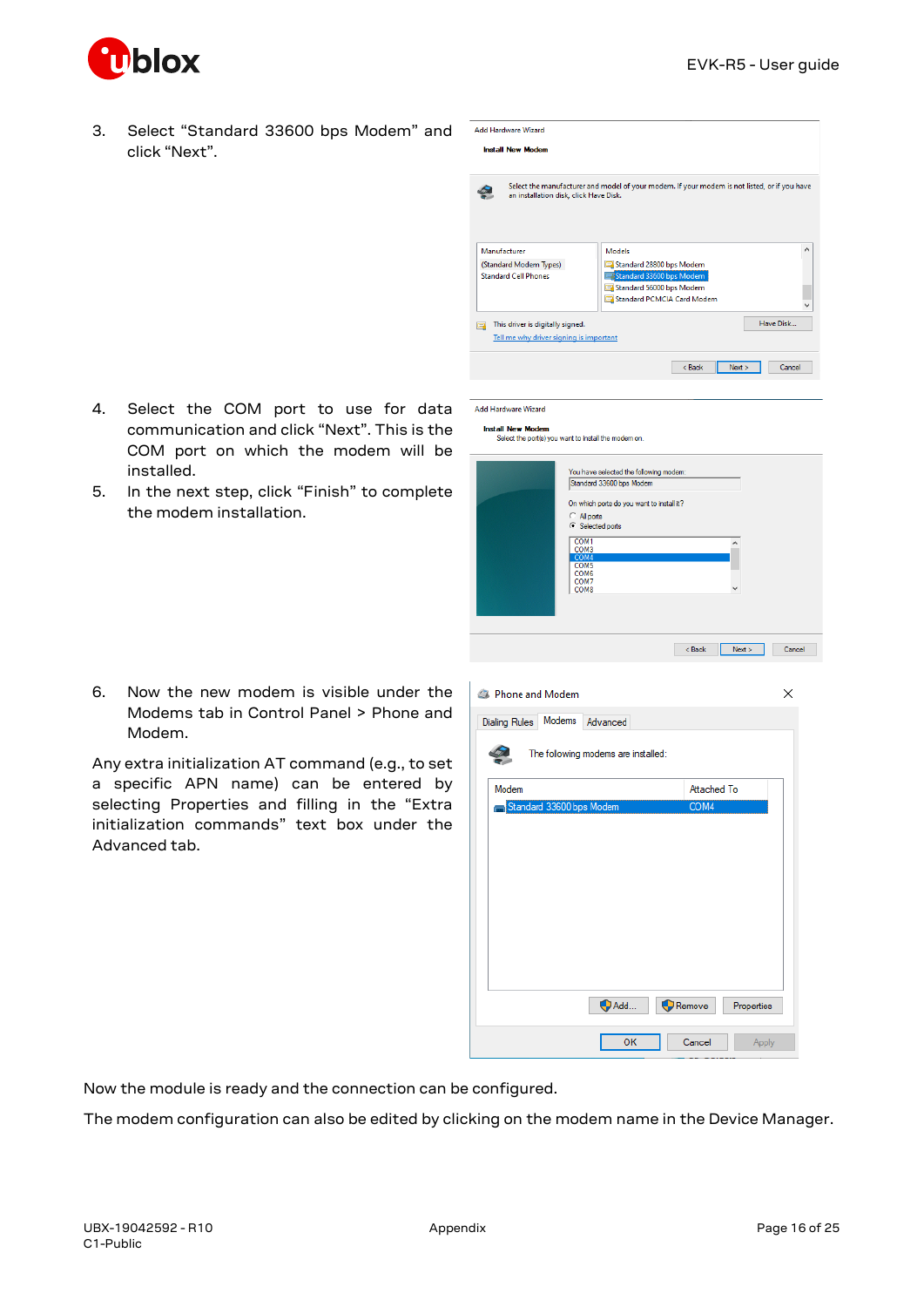

## <span id="page-16-0"></span>**B.2 Configuring a new connection**

- 1. Open the Control Panel, go to the Network and Sharing Center, and sele new connection or network".
- 2. Select "Connect to the Internet" "Next".

3. Select "Dial-up" and, if req modem previously installed.

4. Enter the parameters for

|         |                                                       |                                                                | →  v 个 → Control Panel > Network and Internet > Network and Sharing Center     |                                                                                     | $\sim$ 0 |
|---------|-------------------------------------------------------|----------------------------------------------------------------|--------------------------------------------------------------------------------|-------------------------------------------------------------------------------------|----------|
|         | and Sharing Center, and select "Set up a              | <b>Control Panel Home</b>                                      | View your basic network information and set up connections                     |                                                                                     |          |
|         | new connection or network".                           | Change adapter settings                                        | View your active networks<br>ubxad.u-blox.net                                  | Internet                                                                            |          |
|         |                                                       | Change advanced sharing<br>settings<br>Media streaming options | Domain network                                                                 | Access type:<br>Connections: U Ethernet                                             |          |
|         |                                                       |                                                                | Change your networking settings                                                |                                                                                     |          |
|         |                                                       |                                                                | Set up a new connection or network                                             | Set up a broadband, dial-up, or VPN connection; or set up a router or access point. |          |
|         |                                                       |                                                                | Troubleshoot problem<br>Ξ                                                      | Diagnose and repair network problems, or get troubleshooting information.           |          |
|         |                                                       |                                                                |                                                                                |                                                                                     |          |
|         | Select "Connect to the Internet" and click<br>"Next". | Set Up a Connection or Network<br>Choose a connection option   |                                                                                | $\Box$<br>$\times$                                                                  |          |
|         |                                                       |                                                                |                                                                                |                                                                                     |          |
|         |                                                       | onnect to the Internet                                         | et up a broadband or dial-up connection to the Inter                           |                                                                                     |          |
|         |                                                       | Set up a new network                                           |                                                                                |                                                                                     |          |
|         |                                                       |                                                                | Set up a new router or access point.                                           |                                                                                     |          |
|         |                                                       | Connect to a workplace                                         | Set up a dial-up or VPN connection to your workplace.                          |                                                                                     |          |
|         |                                                       |                                                                |                                                                                |                                                                                     |          |
|         |                                                       |                                                                |                                                                                |                                                                                     |          |
|         |                                                       |                                                                |                                                                                |                                                                                     |          |
|         |                                                       |                                                                |                                                                                |                                                                                     |          |
|         |                                                       |                                                                |                                                                                | Next<br>Cancel                                                                      |          |
|         |                                                       |                                                                |                                                                                |                                                                                     |          |
|         | Select "Dial-up" and, if requested, the               |                                                                |                                                                                | $\Box$<br>$\times$                                                                  |          |
|         |                                                       | $\leftarrow$<br>Connect to the Internet                        |                                                                                |                                                                                     |          |
|         | modem previously installed.                           |                                                                |                                                                                |                                                                                     |          |
|         |                                                       | How do you want to connect?                                    |                                                                                |                                                                                     |          |
|         |                                                       |                                                                | <b>Broadband (PPPoE)</b>                                                       |                                                                                     |          |
|         |                                                       | $\Rightarrow$                                                  | Connect using DSL or cable that requires a user name and password.             |                                                                                     |          |
|         |                                                       |                                                                |                                                                                |                                                                                     |          |
|         |                                                       | $\sum_{n=1}^{\infty}$                                          | Connect using a dial-up modem or ISDN.                                         |                                                                                     |          |
|         |                                                       |                                                                |                                                                                |                                                                                     |          |
|         |                                                       |                                                                |                                                                                |                                                                                     |          |
|         |                                                       |                                                                |                                                                                |                                                                                     |          |
|         |                                                       |                                                                |                                                                                |                                                                                     |          |
|         |                                                       |                                                                |                                                                                |                                                                                     |          |
|         |                                                       |                                                                |                                                                                | Cancel                                                                              |          |
|         |                                                       |                                                                |                                                                                |                                                                                     |          |
|         | Enter the parameters for the dial-up                  |                                                                |                                                                                | $\Box$<br>$\times$                                                                  |          |
|         |                                                       | ← © Connect to the Internet                                    |                                                                                |                                                                                     |          |
|         | connection:                                           |                                                                |                                                                                |                                                                                     |          |
| $\circ$ | telephone<br>The<br>module<br>number:                 |                                                                | Type the information from your Internet service provider (ISP)                 |                                                                                     |          |
|         | *99***1#                                              | Dial-up phone number:                                          | *99***1#                                                                       | <b>Dialing Rules</b>                                                                |          |
|         |                                                       | User name:                                                     | [Name your ISP gave you]                                                       |                                                                                     |          |
|         | (change if using<br>a PDP<br>context                  | Password:                                                      | [Password your ISP gave you]                                                   |                                                                                     |          |
|         | different from 1)                                     |                                                                | Show characters                                                                |                                                                                     |          |
|         |                                                       |                                                                | Remember this password                                                         |                                                                                     |          |
| $\circ$ | The specific account information for                  | <b>Connection name:</b>                                        | <b>R5 Dial-up</b>                                                              |                                                                                     |          |
|         | the network operator                                  |                                                                | Allow other people to use this connection                                      |                                                                                     |          |
|         |                                                       |                                                                | This option allows anyone with access to this computer to use this connection. |                                                                                     |          |
| $\circ$ | A name for the connection (e.g., "R5                  | I don't have an ISP                                            |                                                                                |                                                                                     |          |
|         | Dial-up")                                             |                                                                |                                                                                | Connect<br>Cancel                                                                   |          |
|         |                                                       |                                                                |                                                                                |                                                                                     |          |

Network and Sharing Center

The packet data connection is now ready to be used with EVK-R5. Click "Connect" to start the connection, then start a browser to check internet connectivity.

Consult the cellular network operator for username and password. In most cases, they can be left empty.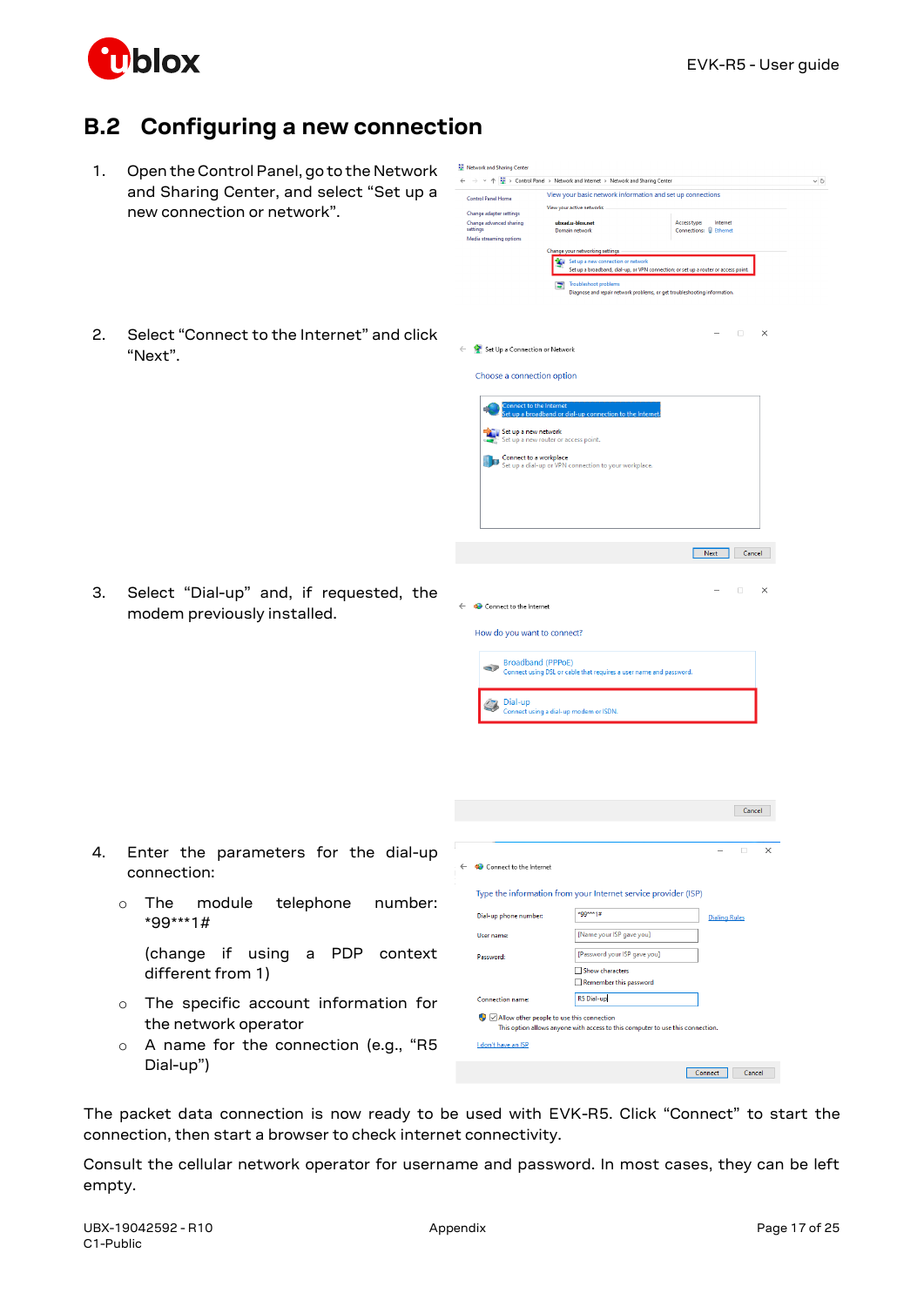

# <span id="page-17-0"></span>**C AT commands examples**

For the complete description and syntax of the AT commands supported by SARA-R5 series modules, see the SARA-R5 series AT commands manua[l \[1\].](#page-23-4)

For detailed AT commands examples for network registration and configuration, context activation, data connection management, SIM management, module interfaces configurations and other settings, see the u-blox SARA-R5 application development guide [\[4\].](#page-23-5)

## <span id="page-17-1"></span>**C.1 Define the initial default bearer for connectivity**

To change the PDN settings for the initial default EPS bearer established during LTE attach, edit the <cid>=1 PDN by means of the +CGDCONT AT command.

| Command sent by DTE (user)          | DCE response (module)                                                                                                 | <b>Description</b>                                                                                              |
|-------------------------------------|-----------------------------------------------------------------------------------------------------------------------|-----------------------------------------------------------------------------------------------------------------|
| AT+COPS?                            | $+COPS: 2$<br>OK                                                                                                      | The module is not registered.                                                                                   |
| AT+CEREG=2; +CGEREP=1, 1            | OK                                                                                                                    | Enable a set of registration URCs.                                                                              |
| AT+CGDCONT?                         | +CGDCONT: 1, "IPV4V6", "", "0.0.0.0<br>$0.0.0.0.0.0.0.0.0.0.0.0.0.0.0.0.0.0$ ",<br>0, 0, 0, 2, 0, 0, 0, 0, 0, 0<br>OK | Read IP type and APN for EPS attach<br>bearer.                                                                  |
| AT+CGDCONT=1, "IPV4V6", "broadband" | OK                                                                                                                    | Set the APN name ("broadband" for<br>example) and the PDP type ("IPV4V6"<br>for example) for EPS attach bearer. |
| AT+COPS=0                           | OK                                                                                                                    | Trigger a network registration and wait<br>for attach complete.                                                 |
|                                     | +CEREG: 1, "0001", "01a2d001", 7<br>+CGEV: ME PDN ACT 1                                                               |                                                                                                                 |

## <span id="page-17-2"></span>**C.2 Data connection using internal TCP/IP stack**

Activate an internal context to use the internal TCP/UDP stack.

If an external "IP" context is active, just map the external context to an internal one.

| Command sent by DTE (user) | DCE response (module)                                                                                                                                             | <b>Description</b>                                                                                                                                                                           |
|----------------------------|-------------------------------------------------------------------------------------------------------------------------------------------------------------------|----------------------------------------------------------------------------------------------------------------------------------------------------------------------------------------------|
| AT+CGDCONT?                | +CGDCONT: 1, "IP", "default.mnc321.<br>$mcc654.$ qprs", "192.168.20.6", 0,0,0<br>, 2, 0, 0, 0, 0, 0, 0<br>OK                                                      | Read IP type and APN for EPS attach<br>bearer.<br>Context < cid> = 1 has IP type "IP" and<br>APN "default.mnc321.mcc654.gprs".                                                               |
| AT+CGCONTRDP=1             | +CGCONTRDP: 1,5, "default.mnc321.m<br>cc654.qprs", "192.168.20.6.255.255<br>.255.0", "192.168.20.1", "185.215.1<br>$95.114$ ", "", "", "", 0, 0, 1500, 0, 0<br>OK | Read context <cid>=1 dynamic<br/>parameters.<br/><cid>=1 is currently active with IPv4<br/>address 192.168.20.6/24, gateway<br/>192.168.20.1 and DNS server<br/>185.215.195.114.</cid></cid> |
| AT+UPSD=0,100,1            | OK                                                                                                                                                                | Map external context <cid>=1 to<br/>internal context <profile_id>=0.</profile_id></cid>                                                                                                      |
| $AT+UPSDA=0, 3$            | ΟK<br>+UUPSDA: 0, "192.168.20.6"                                                                                                                                  | Activate internal context <profile_id>=0.<br/>A URC is received indicating activation<br/>complete and IPv4 address for the<br/>internal context.</profile_id>                               |

When an external context is mapped to an internal PSD profile, make sure that the same protocol type (IP/IPV6/IPV4V6) is set both for the context and the profile, before the PSD profile is activated.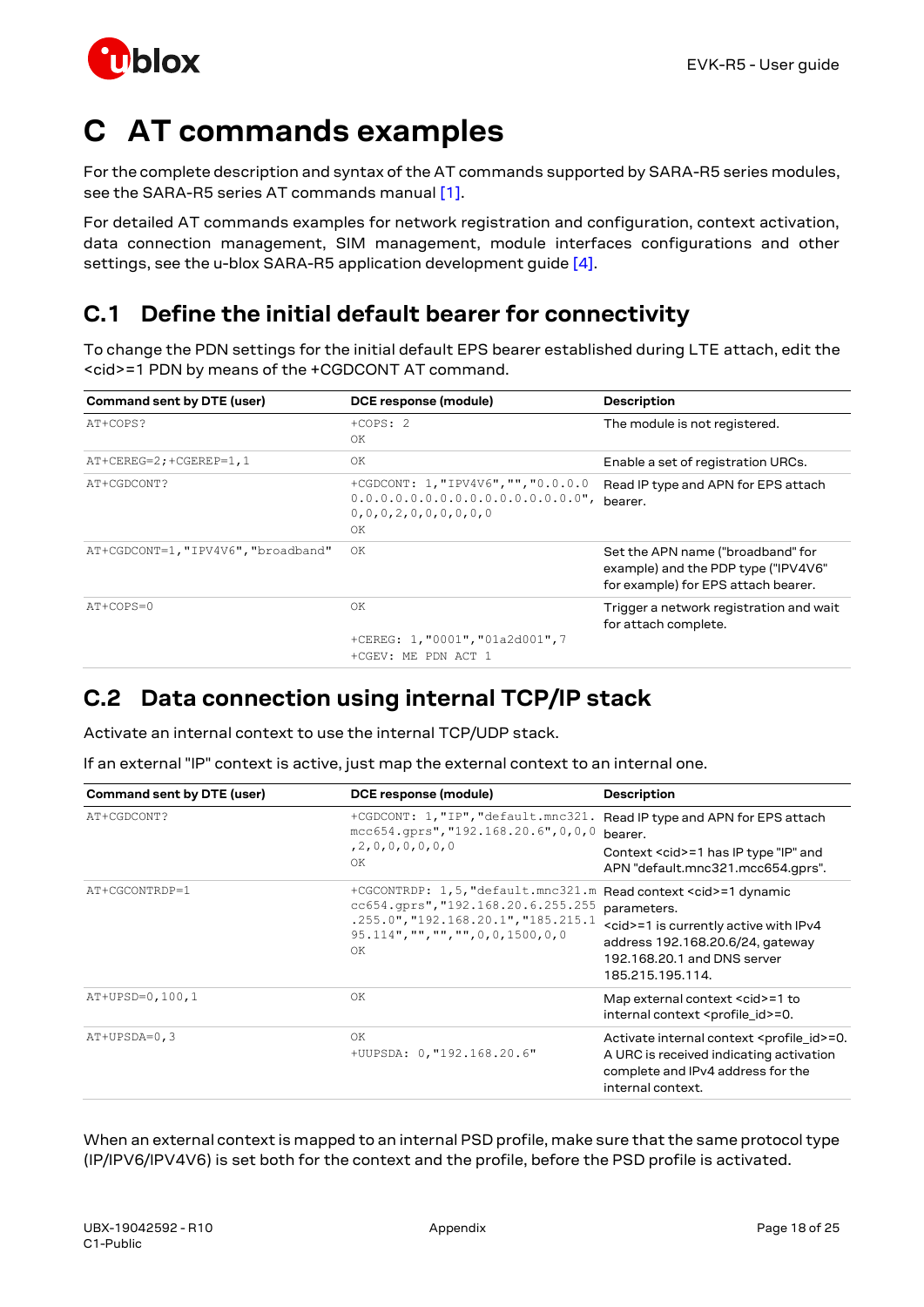

On SARA-R5 products the default protocol type for external contexts is IPV4V6, while for internal PSD profiles is IP(v4).

| Command sent by DTE (user)                               | DCE response (module) | <b>Description</b>                                                                                                                                 |
|----------------------------------------------------------|-----------------------|----------------------------------------------------------------------------------------------------------------------------------------------------|
| Map a context with protocol type "IP"                    |                       |                                                                                                                                                    |
| AT+CGDCONT=1, "IP", "default"                            | 0K                    | Set context <cid>=1 with "IP" protocol type and<br/>APN string "default".</cid>                                                                    |
| <wait <cid="" context="" for="">=1 activation&gt;</wait> |                       |                                                                                                                                                    |
| AT+UPSD=0,100,1                                          | OK.                   | Map external context <cid>=1 to internal<br/>context <profile id="">=0.</profile></cid>                                                            |
| $AT+UPSD=0, 0, 0$                                        | ΟK                    | Set protocol type for internal context<br><profile_id>=0 to IPv4.</profile_id>                                                                     |
| $AT+UPSDA=0,3$                                           | OK                    | Activate internal context <profile_id>=0.</profile_id>                                                                                             |
| Map a context with protocol type "IPV6"                  |                       |                                                                                                                                                    |
| AT+CGDCONT=1, "IPV6", "default"                          | OK.                   | Set context <cid>=1 with "IPV6" protocol type<br/>and APN string "default".</cid>                                                                  |
| <wait <cid="" context="" for="">=1 activation&gt;</wait> |                       |                                                                                                                                                    |
| AT+UPSD=0,100,1                                          | OK.                   | Map external context <cid>=1 to internal<br/>context <profile_id>=0.</profile_id></cid>                                                            |
| $AT+UPSD=0, 0, 1$                                        | OK                    | Set protocol type for internal context<br><profile id="">=0 to IPv6.</profile>                                                                     |
| $AT+UPSDA=0, 3$                                          | OK                    | Activate internal context <profile id="">=0.</profile>                                                                                             |
| Map a context with protocol type "IPV4V6"                |                       |                                                                                                                                                    |
| AT+CGDCONT=1, "IPV4V6", "default"                        | OK                    | Set context <cid>=1 with "IPV4V6" protocol<br/>type and APN string "default".</cid>                                                                |
| <wait <cid="" context="" for="">=1 activation&gt;</wait> |                       |                                                                                                                                                    |
| AT+UPSD=0,100,1                                          | OK                    | Map external context <cid>=1 to internal<br/>context <profile id="">=0.</profile></cid>                                                            |
| $AT+UPSD=0, 0, 2$                                        | OK                    | Set protocol type for internal context<br><profile_id>=0 to IPv4v6 with IPv4 preferred.<br/>Alternatively, AT+UPSD=0,0,3 can be used.</profile_id> |
| $AT+UPSDA=0, 3$                                          | ΟK                    | Activate internal context <profile_id>=0.</profile_id>                                                                                             |

## <span id="page-18-0"></span>**C.3 Opening a TCP socket**

| Command sent by DTE (user) | DCE response (module)                   | <b>Description</b>                                                                                                                                                                                                         |
|----------------------------|-----------------------------------------|----------------------------------------------------------------------------------------------------------------------------------------------------------------------------------------------------------------------------|
| $AT+CMEE=2$                | ΟK                                      | Enables the cellular module to report<br>verbose error result codes.                                                                                                                                                       |
| AT+CGATT?                  | $+CGATT: 1$<br>OK.                      | Verifies the SARA-R5 module is attached<br>to the network.                                                                                                                                                                 |
| AT+CEREG?                  | $+CEREG: 0, 1$<br>OK.                   | Verify the network registration status.                                                                                                                                                                                    |
| $AT+COPS=0$                | 0K                                      | Register the module on the network.<br>The cellular module automatically<br>registers itself on the cellular network.<br>This command is necessary only if the<br>automatic registration failed (AT+CREG?<br>returns 0,0). |
| AT+COPS?                   | +COPS: 0,0, "Verizon Wireless", 7<br>OK | Read the operator name and radio<br>access technology (RAT).                                                                                                                                                               |
| AT+UPSND=0,8               | +UPSND: $0, 8, 1$<br>OK                 | Check internal context <profile_id>=0<br/>status.<br/>The PSD profile is active.</profile_id>                                                                                                                              |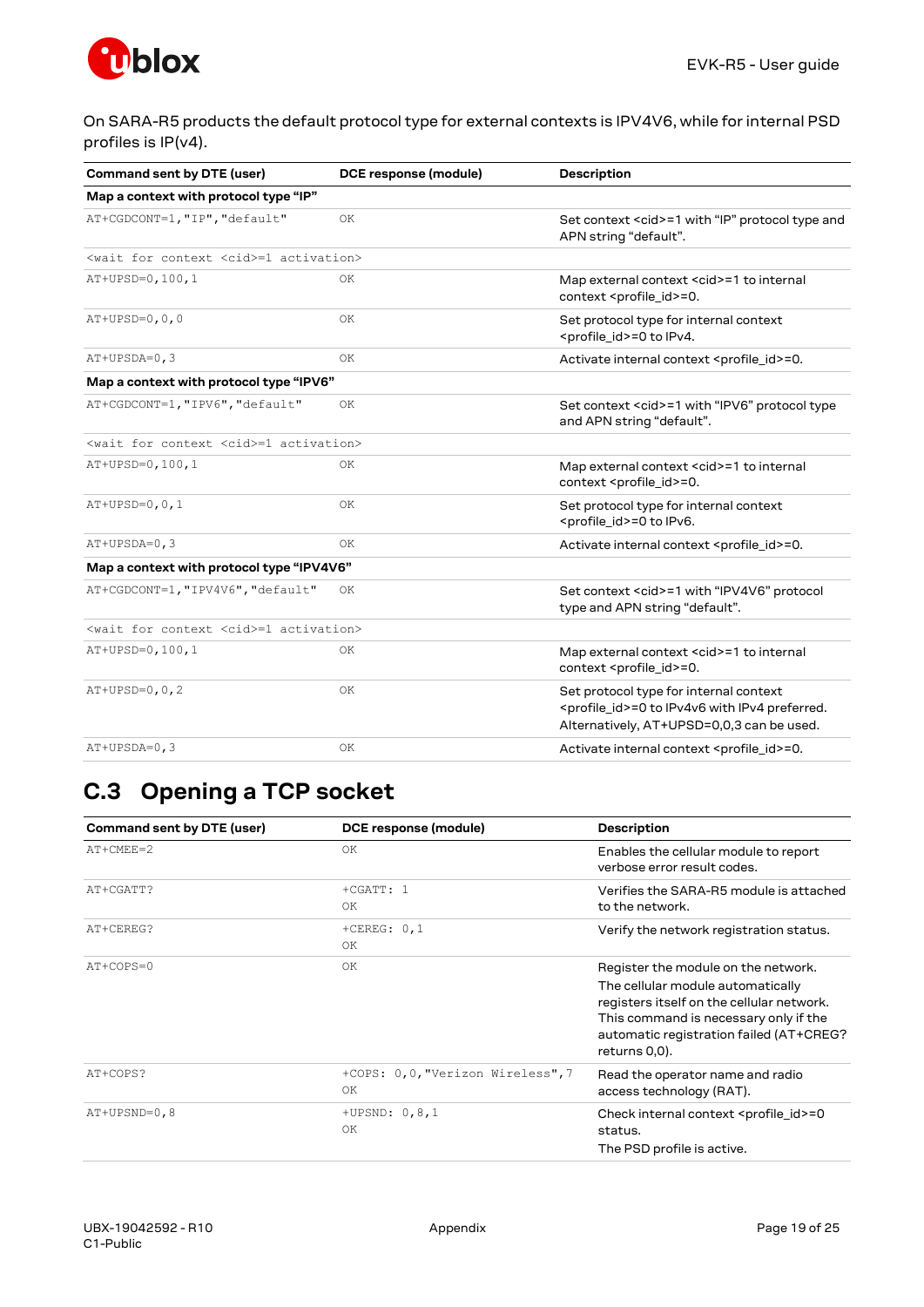

| Command sent by DTE (user)     | DCE response (module)                                   | <b>Description</b>      |
|--------------------------------|---------------------------------------------------------|-------------------------|
| AT+USOCR=6                     | +USOCR: 0<br>ΟK                                         | Create a TCP socket.    |
| AT+USOCO=0, "195.34.89.241", 7 | OK                                                      | Connect to the server.  |
|                                | $+UUSORD: 0, 32$                                        | Greeting message.       |
| $AT+USORD=0, 32$               | +USORD: 0,32, "u-blox AG TCP/UDP<br>test service"<br>ΟK | Retrieving the message. |
| AT+USOCL=0                     | ΟK                                                      | Closing the socket.     |

# <span id="page-19-0"></span>**C.4 Opening a UDP socket**

| Command sent by DTE (user)                                            | DCE response (module)                                                                             | <b>Description</b>                                                                                                                                                                                                         |
|-----------------------------------------------------------------------|---------------------------------------------------------------------------------------------------|----------------------------------------------------------------------------------------------------------------------------------------------------------------------------------------------------------------------------|
| $AT+CMER=2$                                                           | OK                                                                                                | Enables the cellular module to report<br>verbose error result codes.                                                                                                                                                       |
| AT+CGATT?                                                             | $+CGATT: 1$<br>OK                                                                                 | Verifies the SARA-R5 module is attached<br>to the network.                                                                                                                                                                 |
| AT+CEREG?                                                             | +CEREG: $0,1$<br>OK                                                                               | Verify the network registration status.                                                                                                                                                                                    |
| AT+COPS=0                                                             | OK                                                                                                | Register the module on the network.<br>The cellular module automatically<br>registers itself on the cellular network.<br>This command is necessary only if the<br>automatic registration failed (AT+CREG?<br>returns 0,0). |
| AT+COPS?                                                              | +COPS: 0,0, "Verizon Wireless", 7<br>OK                                                           | Read the operator name and radio<br>access technology (RAT).                                                                                                                                                               |
| $AT+UPSND=0,8$                                                        | +UPSND: $0, 8, 1$<br>OK                                                                           | Check internal context <profile_id>=0<br/>status.<br/>The PSD profile is active.</profile_id>                                                                                                                              |
| AT+USOCR=17                                                           | +USOCR: 0<br>OK                                                                                   | Create a UDP socket.                                                                                                                                                                                                       |
| AT+USOST=0, "195.34.89.241", 7, 13, " +USOST: 0, 13<br>TestNumberOne" | OK                                                                                                | Connecting and storing text on the<br>server.                                                                                                                                                                              |
|                                                                       | +UUSORF: 0,13                                                                                     | Echo server returning the message.                                                                                                                                                                                         |
| $AT+USORF=0, 13$                                                      | +USORF: 0, "195.34.89.241", 7, 13, "T Reading the message from the server.<br>estNumberOne"<br>OK |                                                                                                                                                                                                                            |
| AT+USOCL=0                                                            | OK                                                                                                | Closing the socket.                                                                                                                                                                                                        |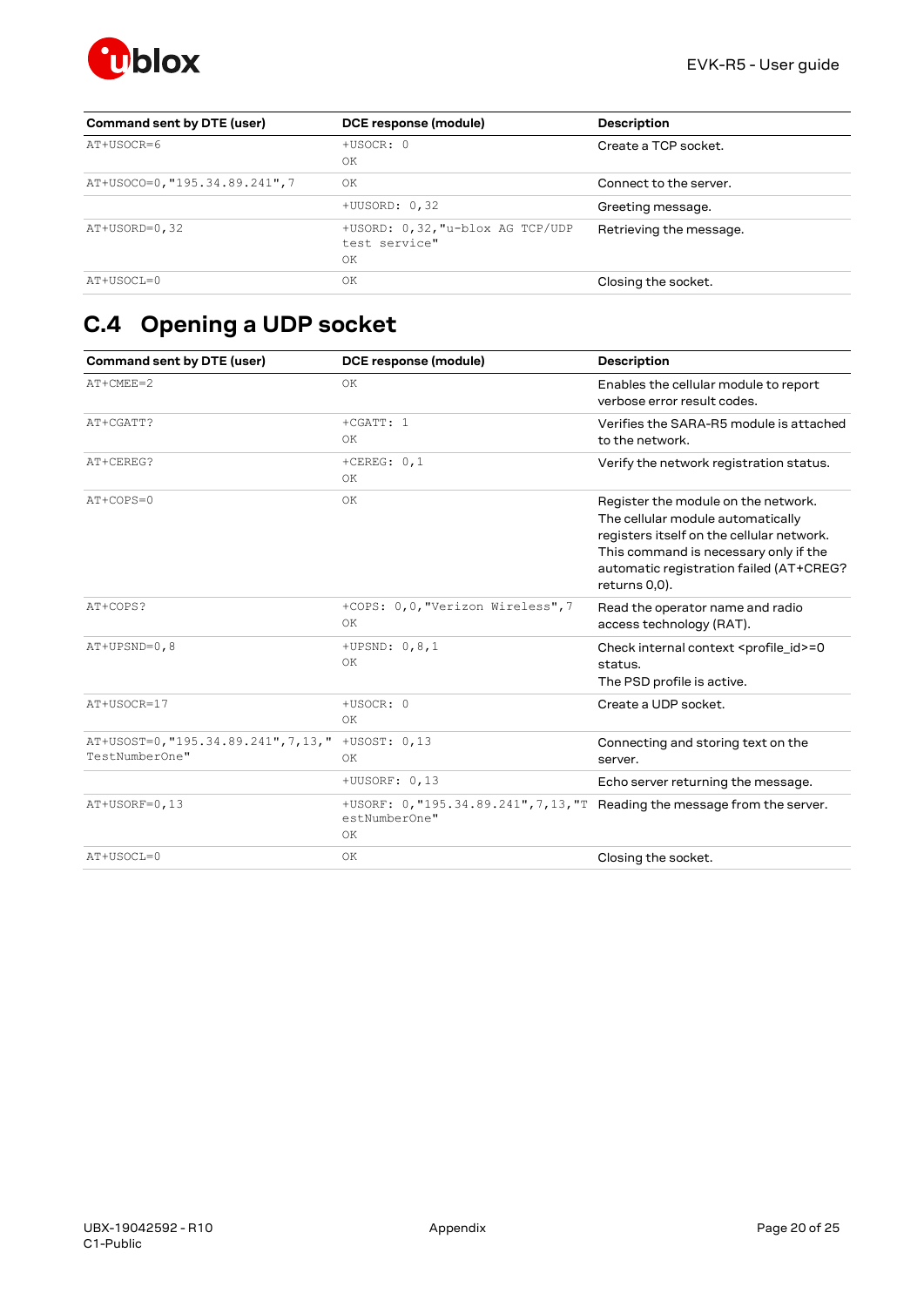

# <span id="page-20-0"></span>**D Current consumption measurement**

The current consumption of SARA-R5 modules can be measured on the EVK-R5 by removing the jumper socket from the **Cellular VCC supply jumper** J109 on the ADP-R5 board, as shown i[n Figure 6.](#page-20-1)



| Cellular VCC supply jumper socket (J109)                             |
|----------------------------------------------------------------------|
| to be removed for SARA-R5 module<br>current consumption measurements |

<span id="page-20-1"></span>**Figure 6: Jumper socket to be removed for SARA-R5 series modules current consumption measurement**

A suitable external digital multi-meter (as for example the Keysight/Agilent 34465A, 34410A or 34411A) can be used for current consumption measurements. In this case, the 3.8 V supply circuit on the EVB will supply the cellular module mounted on the adapter board, with the digital multi-meter placed in series as illustrated in [Figure 7.](#page-20-2)



<span id="page-20-2"></span>**Figure 7: Block diagram of current consumption setup for SARA-R5 series modules**

Alternatively, a suitable external DC power supply with dynamic current measurement capabilities (as for example, the portable and cheap Qoitech Otii Arc, or the more accurate Keysight N6705B, or the models designed for mobile communications Keysight 66319B/D or 66321B/D) can be used for current consumption measurements, acting also as supply source for the cellular module mounted on the adapter board, as illustrated in [Figure 8.](#page-20-3)



<span id="page-20-3"></span>**Figure 8: Block diagram of current consumption setup for SARA-R5 series modules using a DC power analyzer**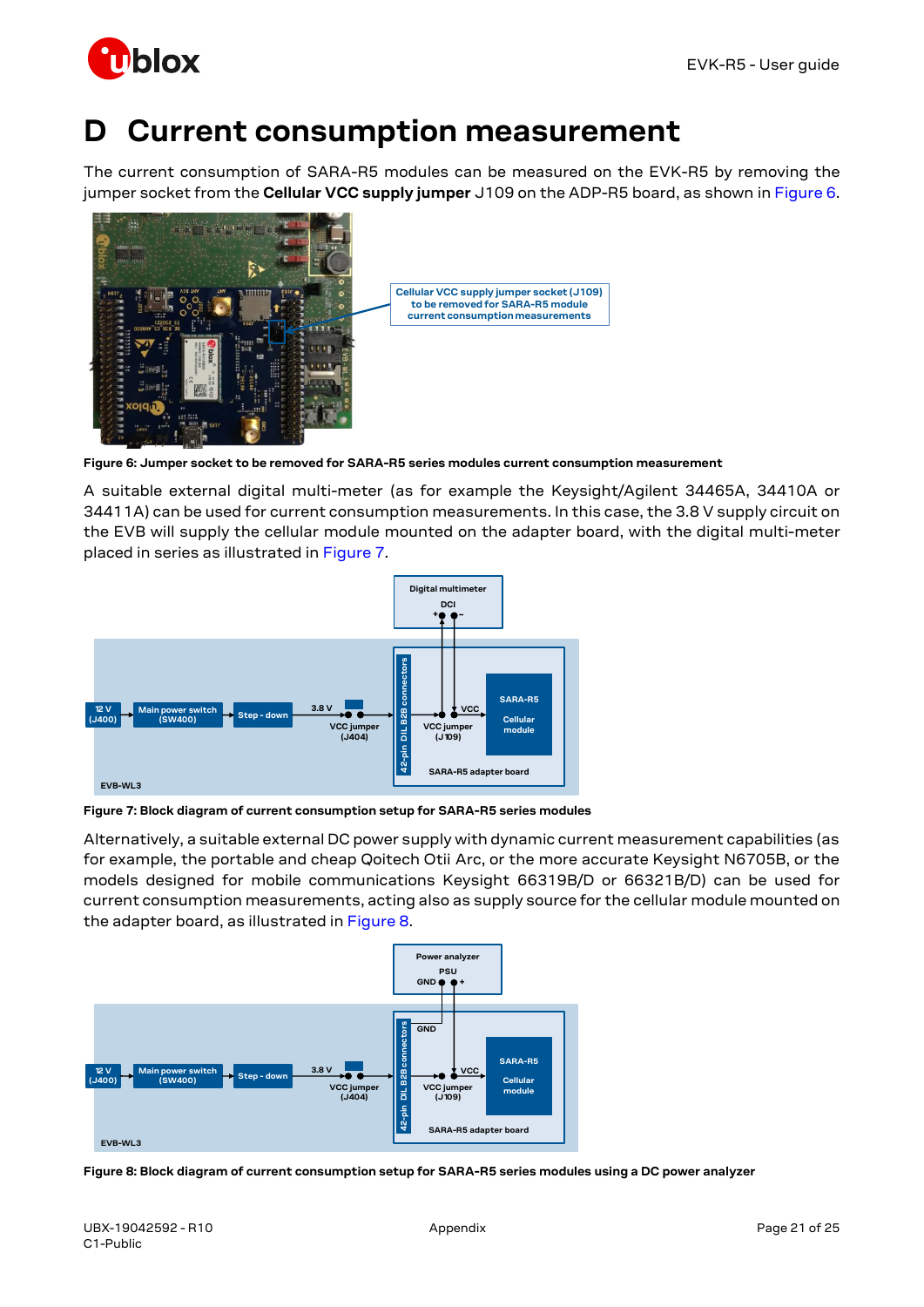

# <span id="page-21-0"></span>**E Declaration of conformities**

The equipment is intended for indoor usage. It is the user's duty to verify if further restrictions apply, such as in airplanes, hospitals, or hazardous locations (petrol stations, refineries…). Any changes or modification made to this equipment will void its compliance to the safety requirements.

Maintenance, inspections and/or repairs of the EVK-R5 shall be performed by u-blox AG.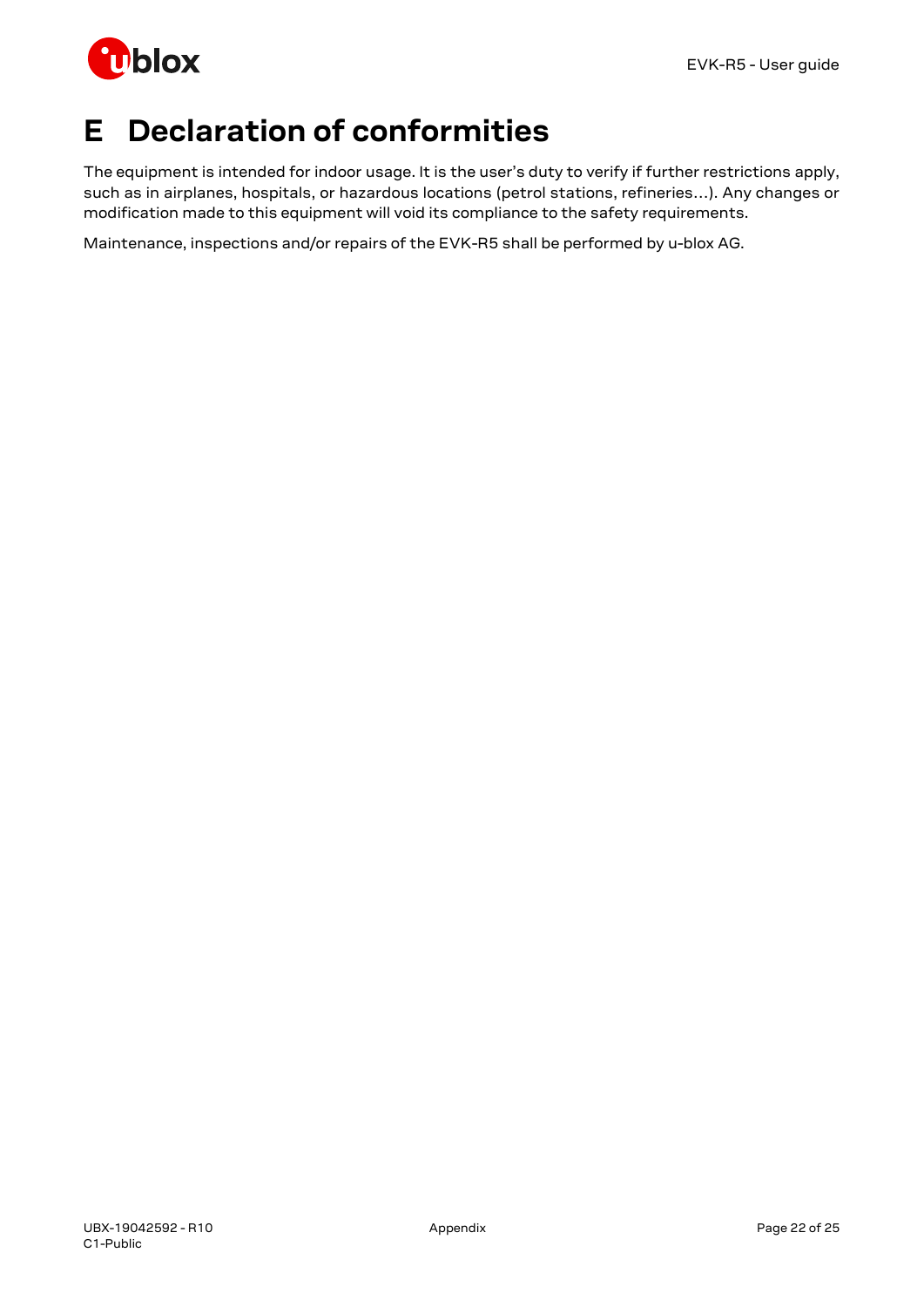

# <span id="page-22-0"></span>**F Glossary**

| Abbreviation     | <b>Definition</b>                                            |  |  |
|------------------|--------------------------------------------------------------|--|--|
| <b>ADP</b>       | Adapter Board                                                |  |  |
| AT               | AT Command Interpreter Software Subsystem, or attention      |  |  |
| B <sub>2</sub> B | Board-To-Board                                               |  |  |
| <b>CTS</b>       | Clear To Send                                                |  |  |
| <b>DCD</b>       | Data Carrier Detect                                          |  |  |
| <b>DCE</b>       | Data Communication Equipment                                 |  |  |
| DCI              | <b>Direct Current</b>                                        |  |  |
| DIL              | Dual In Line                                                 |  |  |
| <b>DSR</b>       | Data Set Ready                                               |  |  |
| <b>DTE</b>       | Data Terminal Equipment                                      |  |  |
| DTR              | Data Terminal Ready                                          |  |  |
| <b>EVB</b>       | <b>Evaluation Board</b>                                      |  |  |
| <b>EVK</b>       | <b>Evaluation Kit</b>                                        |  |  |
| GND              | Ground                                                       |  |  |
| <b>GNSS</b>      | Global Navigation Satellite System                           |  |  |
| <b>GPIO</b>      | General Purpose Input Output                                 |  |  |
| HW               | Hardware                                                     |  |  |
| I <sub>2</sub> C | Inter-Integrated Circuit                                     |  |  |
| 12S              | Inter IC Sound                                               |  |  |
| IoT              | Internet of Things                                           |  |  |
| IP               | <b>Internet Protocol</b>                                     |  |  |
| LED              | <b>Light Emitting Diode</b>                                  |  |  |
| LTE              | Long Term Evolution                                          |  |  |
| NB               | Narrow Band                                                  |  |  |
| <b>PSD</b>       | Packet-Switched Data                                         |  |  |
| <b>PSU</b>       | Power Supply Unit                                            |  |  |
| RAT              | Radio Access Technology                                      |  |  |
| RF               | Radio Frequency                                              |  |  |
| RI               | Ring Indicator                                               |  |  |
| <b>RTS</b>       | Request To Send                                              |  |  |
| Rx               | Receiver                                                     |  |  |
| <b>SDIO</b>      | Secure Digital Input Output                                  |  |  |
| <b>SIM</b>       | Subscriber Identity Module                                   |  |  |
| <b>SMA</b>       | SubMiniature version A                                       |  |  |
| <b>TCP</b>       | <b>Transfer Control Protocol</b>                             |  |  |
| Tx               | Transmitter                                                  |  |  |
| <b>UART</b>      | Universal Asynchronous Receiver-Transmitter serial interface |  |  |
| <b>UDP</b>       | User Datagram Protocol                                       |  |  |
| <b>USB</b>       | <b>Universal Serial Bus</b>                                  |  |  |

**Table 7: Explanation of the abbreviations and terms used**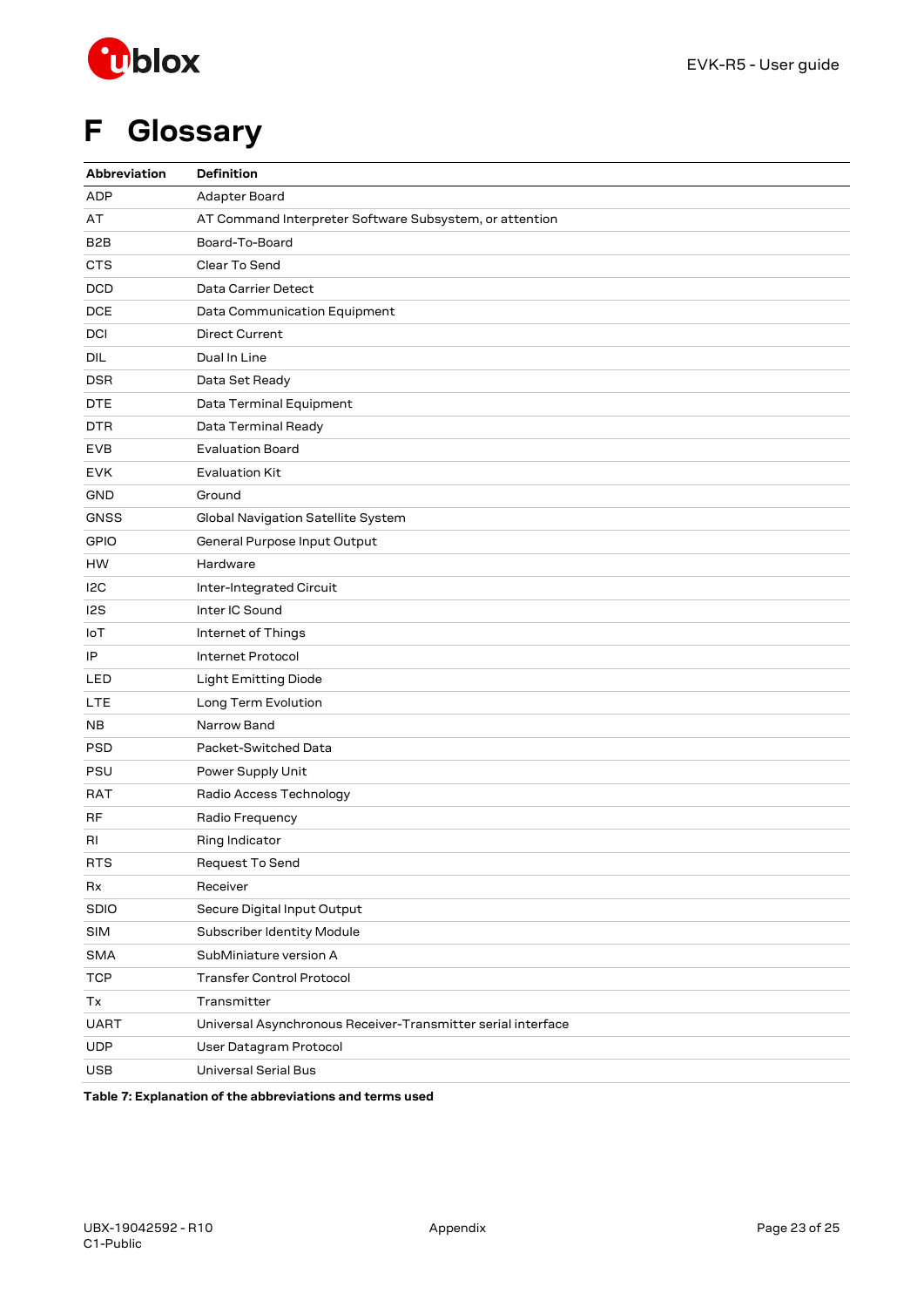

# <span id="page-23-0"></span>**Related documentation**

- <span id="page-23-4"></span>[1] u-blox SARA-R5 series AT commands manual, [UBX-19047455](https://www.u-blox.com/docs/UBX-19047455)
- <span id="page-23-2"></span>[2] u-blox SARA-R5 series data sheet[, UBX-19016638](https://www.u-blox.com/docs/UBX-19016638)
- <span id="page-23-3"></span>[3] u-blox SARA-R5 series system integration manual[, UBX-19041356](https://www.u-blox.com/docs/UBX-19041356)
- <span id="page-23-5"></span>[4] u-blox SARA-R5 series application development guide, [UBX-20009652](https://www.u-blox.com/docs/UBX-20009652)

All these documents are available on our website [\(http://www.u-blox.com\)](http://www.u-blox.ch/).

**☞** For regular updates to u-blox documentation and to receive product change notifications, register on our homepage [\(www.u-blox.com\)](http://www.u-blox.com/).

# <span id="page-23-1"></span>**Revision history**

| <b>Revision</b>  | Date        | <b>Name</b> | <b>Comments</b>                                                                                                                                                                   |
|------------------|-------------|-------------|-----------------------------------------------------------------------------------------------------------------------------------------------------------------------------------|
| R <sub>01</sub>  | 22-Oct-2019 | fvid        | Initial release.                                                                                                                                                                  |
| R <sub>0</sub> 2 | 11-Nov-2019 | Ipah        | Updated document products applicability.                                                                                                                                          |
| R <sub>03</sub>  | 23-Dec-2019 | mmar / fvid | Added AT commands examples. Added USIO variants 3 and 4.                                                                                                                          |
| <b>R04</b>       | 11-Mar-2020 | fvid        | Extended document applicability to EVK-R500S.<br>Updated product status to prototype.                                                                                             |
| <b>R05</b>       | 15-Jul-2020 | fvid        | Updated pictures, B2B connectors and pin out.                                                                                                                                     |
| <b>R06</b>       | 02-Oct-2020 | sses        | Updated product status to initial production.<br>Added AT commands examples. Other minor corrections and clarifications.                                                          |
| <b>R07</b>       | 22-Dec-2020 | Ipah        | Updated modem and application version.                                                                                                                                            |
| <b>R08</b>       | 11-May-2021 | fvid        | Extended applicability to EVK-R500S-1-00, EVK-R510S-1-00,<br>EVK-R510M8S-1-00. Updated pictures.                                                                                  |
| <b>R09</b>       | 06-Aug-2021 | fvid        | Updated LEDs, connectors and pin out. Updated pictures.                                                                                                                           |
| R <sub>10</sub>  | 07-Apr-2022 | sses        | Extended applicability to EVK-R500S-6, EVK-R500S-7, EVK-R510S-6,<br>EVK-R510S-7, EVK-R510M8S-6, EVK-R510M8S-7.<br>Updated EVK-R500S-1, EVK-R510S-1, EVK-R510M8S-1 product status. |